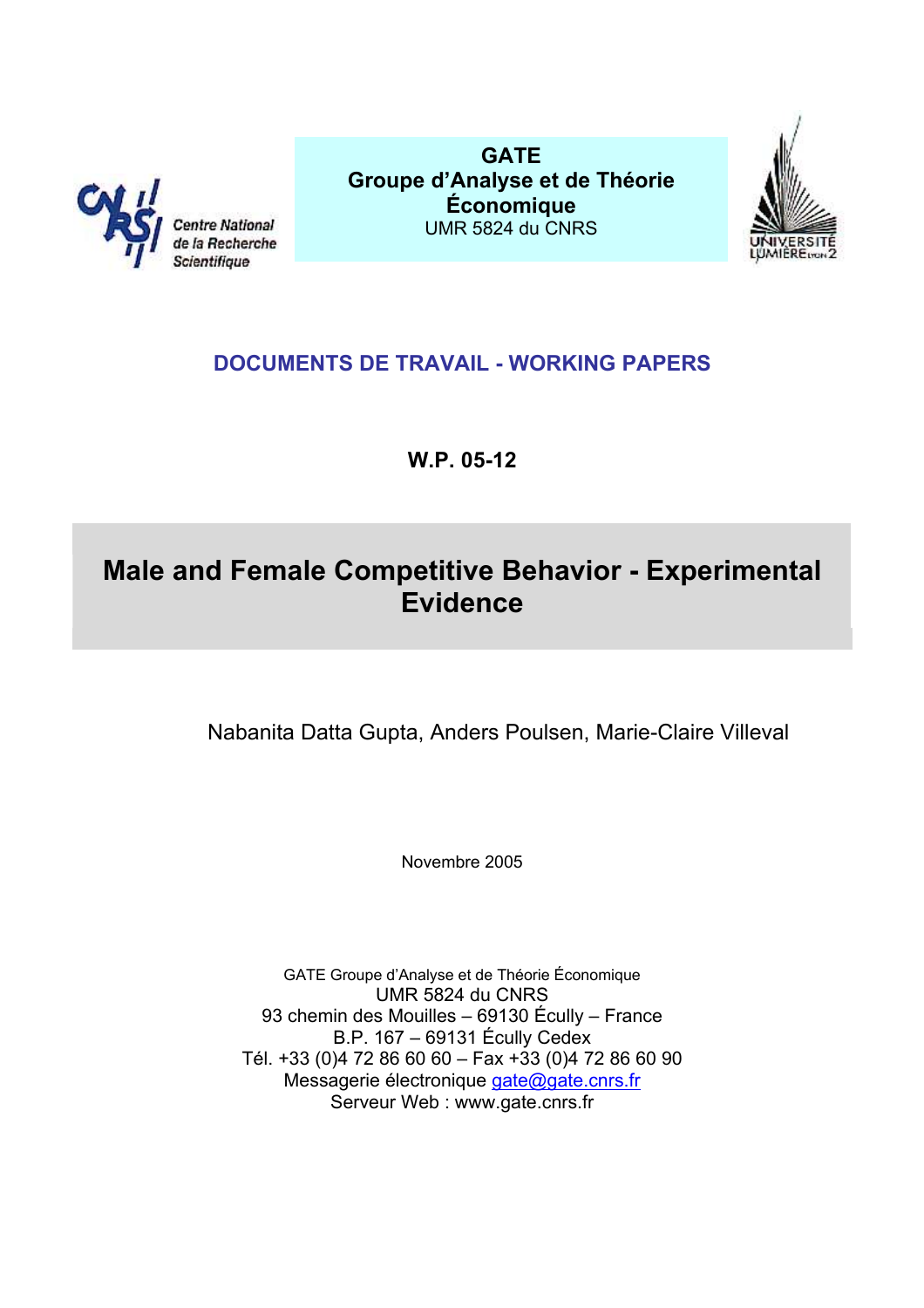# **MALE AND FEMALE COMPETITIVE BEHAVIOR– EXPERIMENTAL EVIDENCE[1](#page-1-0)**

Nabanita Datta Gupta<sup>a</sup> Anders Poulsen<sup>b</sup> Marie-Claire Villeval<sup>c</sup>

**Abstract**: Male and female choices differ in many economic situations, e.g., on the labor market. This paper considers whether such differences are driven by different attitudes towards competition. In our experiment subjects choose between a tournament and a piece-rate pay scheme before performing a real task. Men choose the tournament significantly more often than women. Women are mainly influenced by their degree of risk aversion, but men are not. Men compete more against men than against women, but compete against women who are thought to compete. The behavior of men seems primarily to be influenced by social norms whose nature and origin we discuss.

#### **JEL codes** : C70, C91, J16, J24, J31, M52.

**Keywords**: Competition, tournament, piece rate, gender, risk-aversion, relative ability, experiment.

<sup>a</sup> The Danish National Institute of Social Research, Herluf Trolles Gade 11, DK-1052 Copenhagen K, Denmark. E-mail: ndg@sfi.dk and Research Fellow, Institute for the Study of Labour (IZA), Bonn, Germany.

<sup>b</sup> School of Economics, University of East Anglia, Norwich NR4 7TJ, United Kingdom. E-mail: a.poulsen@uea.ac.uk.

 $c\hat{G}$ ATE (CNRS – University Lumière Lyon – ENS, France), 93, Chemin des Mouilles 69130 Ecully, France. E-mail: villeval@gate.cnrs.fr, and Research Fellow, Institute for the Study of Labor (IZA), Bonn, Germany.

<span id="page-1-0"></span><sup>&</sup>lt;sup>1</sup> Earlier versions of this paper were presented at the ESA 2005 International meeting in Montreal, Max Planck Institute workshop in Ringberg – Tegernsee, at the Tinbergen Institute, Amsterdam, at the ESPE conference in Paris, at the workshop on Gender Differences on the Labor Market, Stanford University. We are grateful to G. Charness, R. Croson, W. Güth, D. Neumark, P. Oyer, A. Riedl, and P. Wakker for comments and suggestions. We also thank R. Zeiliger for programming and M. Bouamoud for research assistance. Financial support from the French Ministry of Research, and from the Danish Social Science Research Council is gratefully acknowledged.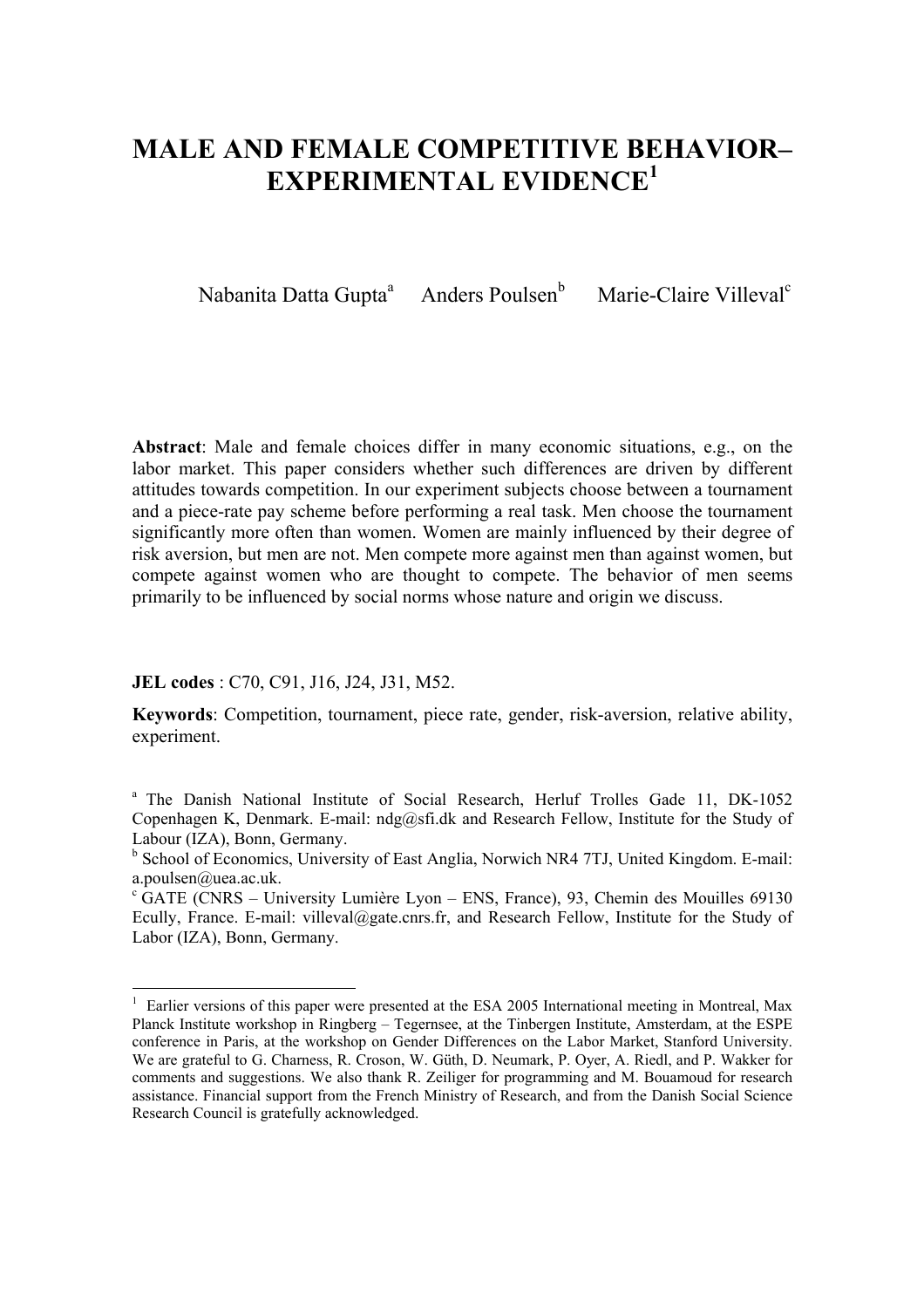### **Les comportements des hommes et des femmes face à la compétition - Analyse expérimentale**

**Résumé**: Les choix des hommes et ceux des femmes se différencient dans de nombreuses situations économiques, en particulier sur le marché du travail. Cet article examine si ces différenciations sont imputables à une différence d'attitude vis-à-vis de la compétition. Dans notre expérience, les sujets choisissent soit d'entrer dans un tournoi, soit d'être payé selon un mode de rémunération à la pièce, avant d'effectuer une tâche réelle. Les hommes choisissent le tournoi significativement plus que les femmes. Les femmes sont influencées principalement par leur degré d'aversion au risque, mais pas les hommes. Les hommes entrent en compétition plus souvent avec des hommes qu'avec des femmes ; toutefois ils choisissent davantage le tournoi s'ils croient que les femmes entrent dans la compétition. Le comportement des hommes semble être d'abord influencé par des normes sociales dont nous discutons la nature et l'origine.

**Mots-clés**: compétition, tournoi, salaire à la pièce, genre, aversion au risque, habileté relative, expérience.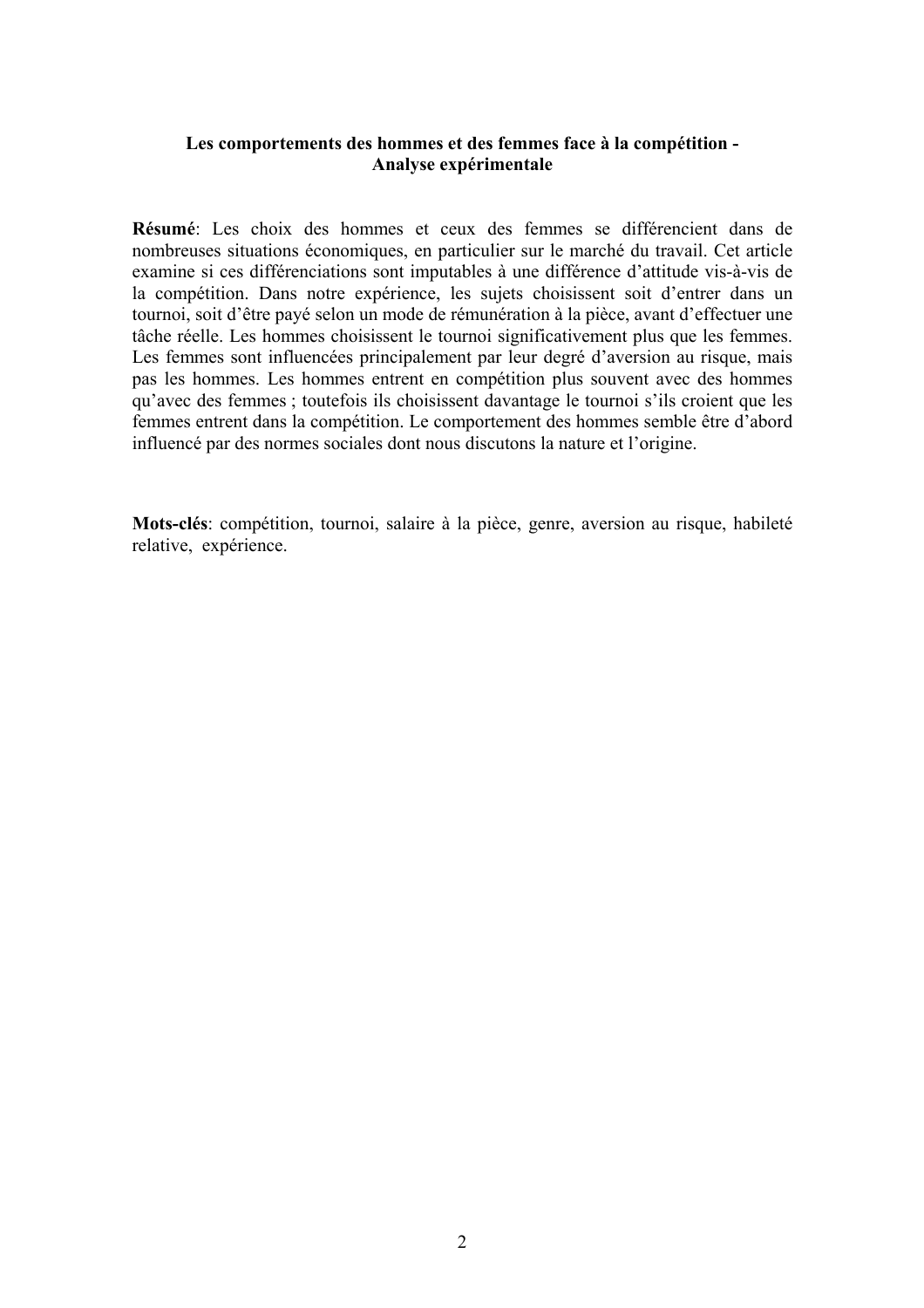#### **1. Introduction**

Men and women differ in many important respects, such as having different jobs and being in different occupations. They also work under different incentive systems, with females considerably more often than men working under piece rate pay schemes.<sup>[2](#page-3-0)</sup> Relatively few women hold top corporate positions, although in many countries women's educational attainment now exceed men's<sup>[3](#page-3-1)</sup>. Women are also less likely to run for elections and they represent a low percentage in national parliaments.

 In explaining these and other observed gender differences, economists have offered supply and demand side explanations. Supply side explanations usually emphasize the role of women in the family, which affects their human capital investment and career choices (Mincer and Polachek, 1974; Polachek, 1981). Demand side explanations focus on employer and employee discrimination. We refer the reader to Altonji and Blank (1999) for a review of these theories, Neumark, Blank, and Van Nort (1996) or Goldin and Rouse (2000) for empirical evidence.

 This paper investigates the extent to which these and similar observations can be explained by men and women differing in their *competitiveness*. By competitiveness we mean the propensity to prefer to be rewarded based on relative performance (such as a tournament), rather than being rewarded on the basis of one's own performance only (such as a piece rate).

We set up a laboratory experiment, in which each subject, before performing a task, is matched with a co-participant and then chooses between being paid by a piece rate payment scheme or being paid by a tournament payment scheme. Once he has chosen

<span id="page-3-0"></span><sup>&</sup>lt;sup>2</sup> See Goldin (1986), Brown (1990), Heywood, Siebert and Wei (1997), Heywood and Jirjahn(2002), and Jirjahn and Stephan (2004).

<span id="page-3-1"></span><sup>&</sup>lt;sup>3</sup> See, for example, Bertrand and Hallock (2001) and Blau, Simpson, and Anderson (1998).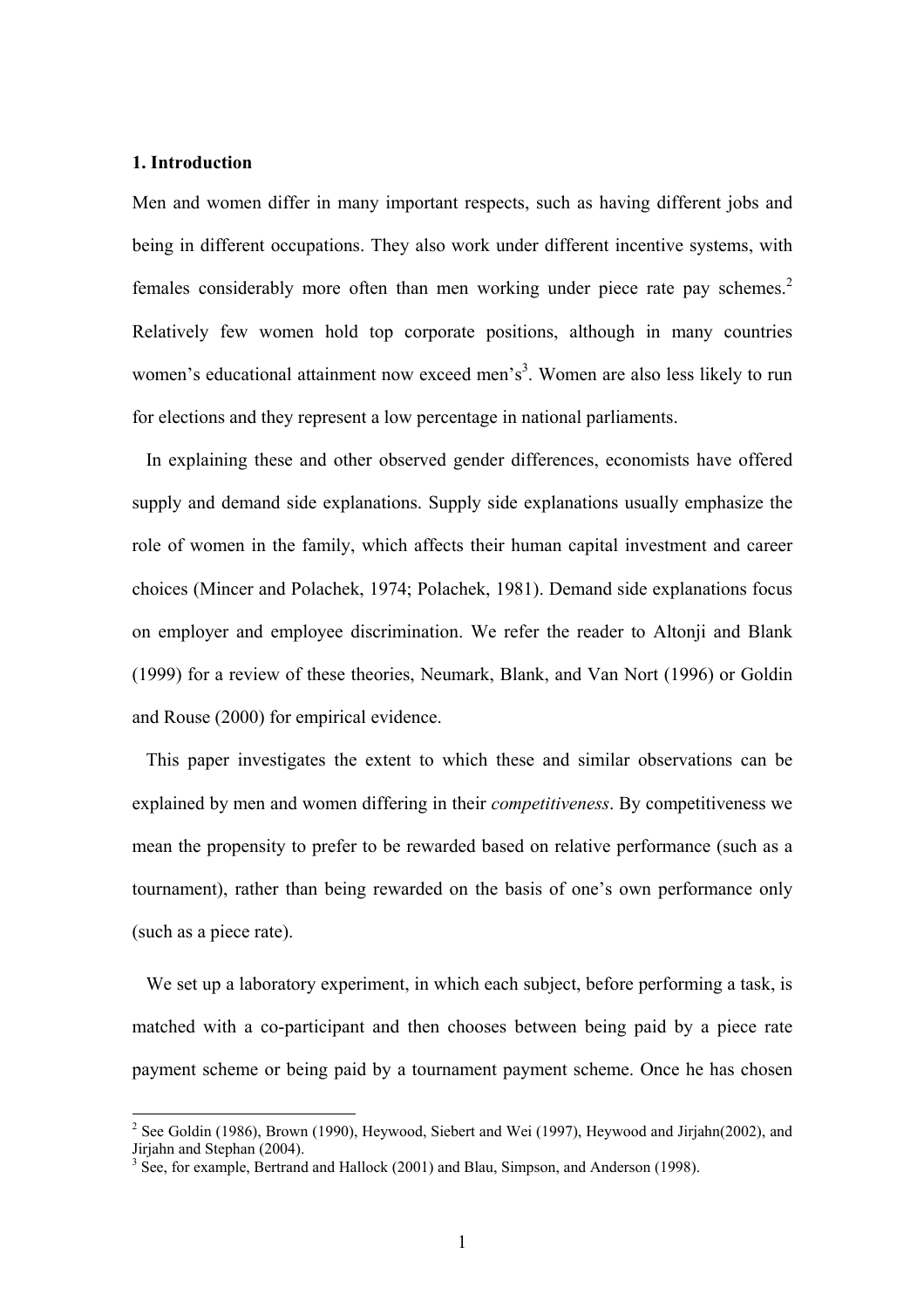his payment scheme, the subject learns his co-participant's payment scheme choice, and then they perform a real task, as in Gneezy, Niederle and Rustichini (2003). If the subject chooses the piece rate payment scheme, he gets a certain payment per unit of output, so his reward depends on his own performance only. If he chooses the tournament payment scheme, he gets a higher payment per unit output, but only if he performs better than his co-participant, otherwise he receives a low payment. If the coparticipant chose the piece-rate, a subject who chooses the tournament gets the high payment per unit of output.

 Our design captures, we believe, the essential properties of many competitive situations, such as: deciding whether to choose a low-pay-low-risk or a high-pay-highrisk job or occupation; deciding whether or not to exert effort to be promoted or to apply for a better paid job; and deciding whether or not to take part in a contest or election, in order to get a prize or a mandate. Our experiment contributes to a supply side explanation for observed male and female differences in such situations. There is no role for demand side factors, such as employer and customer discrimination – these are controlled away.

In the experiment,  $60\%$  of men, but only 34% of women, choose the tournament payment scheme. To check the robustness of this gender gap, we create an additional treatment where we increase the expected monetary payoff from the tournament relative to that of the piece rate. Both men and women choose the tournament more frequently, but men still choose the tournament significantly more than women. Thus males and females react to changes in the economic incentives. It is not the case that 'women just don't like to compete'. But the gender gap in competitiveness persists.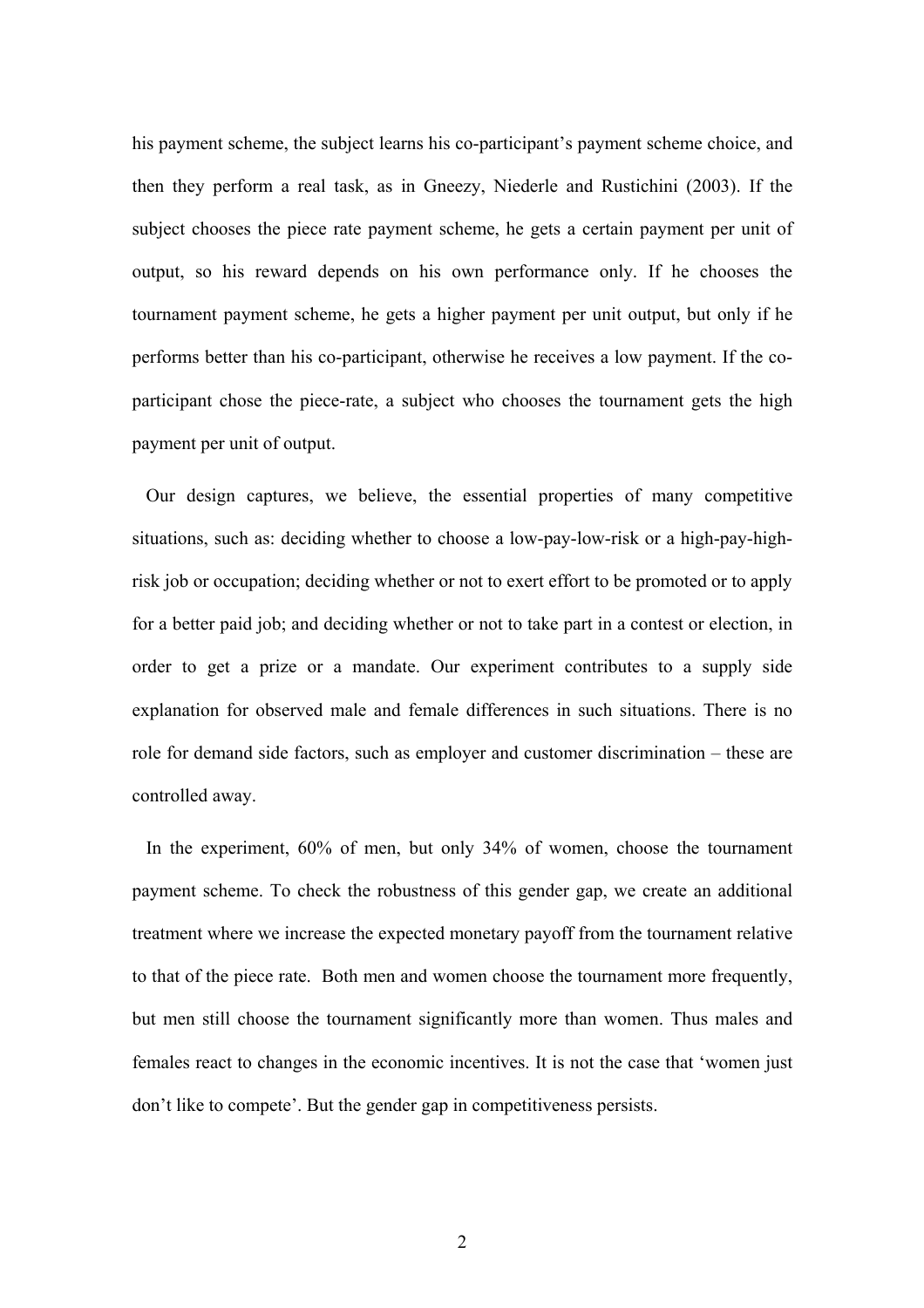What causes these observed gender differences in payment scheme choice? Men and women can differ in their degree of risk aversion (see, for example, Charness and Gneezy, 2004 and Croson and Gneezy, 2004). Second*,* men and women might have different beliefs about their ability relative to that of their co-participant. Third, men and women can hold different beliefs about their co-participant's payment scheme choices. If an individual thinks that her co-participant will choose the piece rate, she should choose the tournament *even* if she believes she could be worse at performing the task than the co-participant.

 A key feature of our experiment is that we provide a subject with information about her co-participant's gender. This allows us to see whether males and females hold different beliefs about relative ability and about other people's payment scheme, and whether these beliefs vary with the co-participant's gender.<sup>[4](#page-5-0)</sup> We can then measure the impact of risk aversion and the impact of these beliefs on male and female behavior.

 We find that risk does not matter for men when they choose their payment scheme. But the women who choose the tournament are significantly less risk averse than those who chose the piece rate. Second, while beliefs about the co-participant's payment scheme choice do not influence womens' payment scheme choice, it affects men's, and the effect depends on the opponent's gender. Men are more likely to choose the tournament when matched with a man than when matched with a woman. And when matched with a woman, the more likely the man believes the woman is to choose the tournament, the more likely he himself is to choose the tournament. Third, both men and women tend to believe that males are better at the task than women, and the typical

 $\overline{a}$ 

<span id="page-5-0"></span><sup>4</sup> The influence of other people's gender has mainly been studied in bargaining situations (see, for example, Ayres and Siegelman, 1995 and Eckel and Grossman, 2001), in prisoner's dilemma games (Rapoport and Chammah, 1965), or in coordination games (Holm, 2000).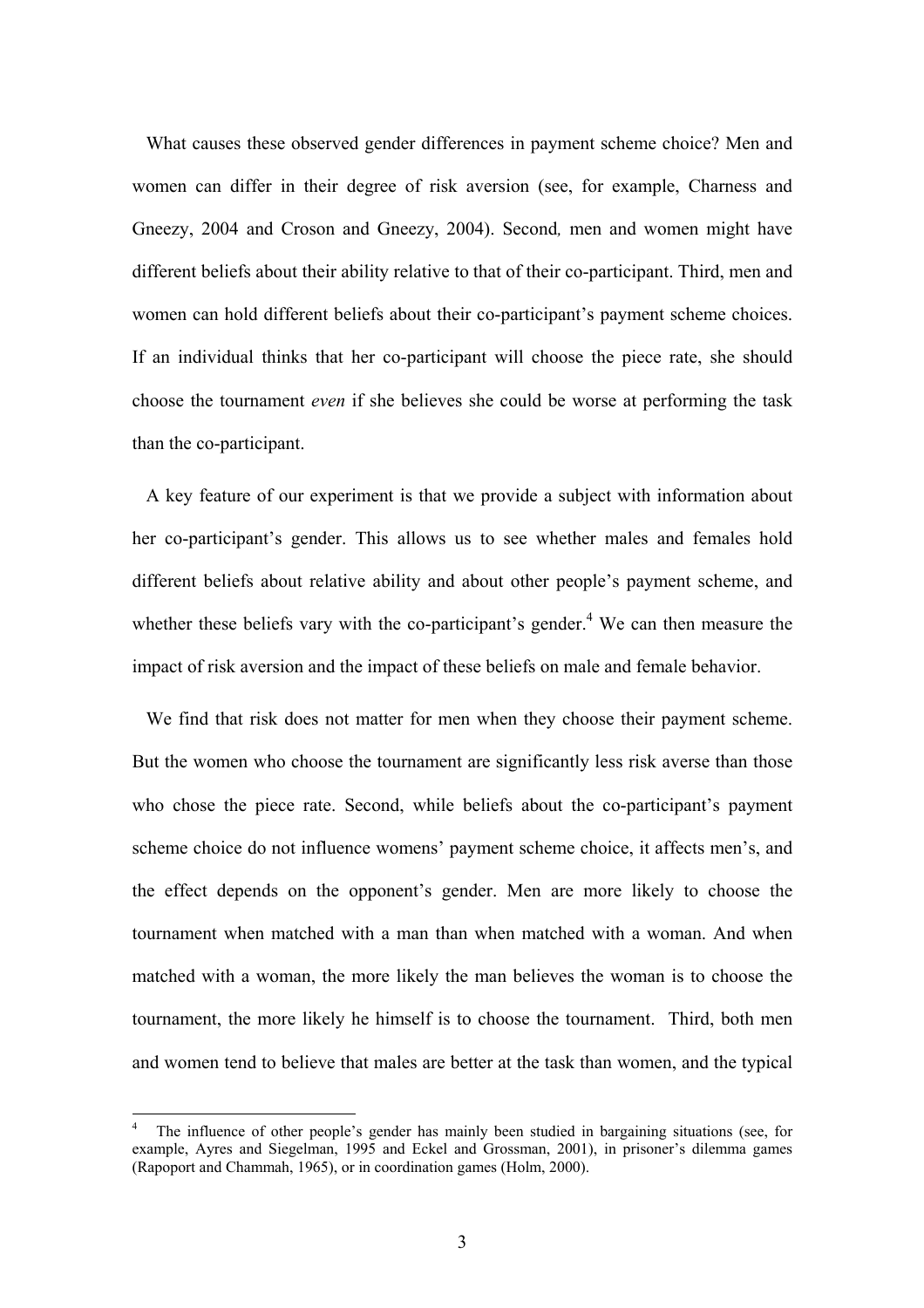man and woman believe they are better at performing the task than the average subject. But neither men nor women condition their payment scheme choice on these beliefs about relative ability.

In our experiment a subject is exogenously matched with a man or a woman, i.e., people can not influence the gender distribution of their group. But if we increase the subjects' control over their environment by allowing subjects to choose their coparticipant, this may cause the tournament payment scheme to appear less risky and more attractive. To investigate this, we ran a treatment where subjects could choose to interact with a male or a female co-participant before making their other decisions as before.<sup>[5](#page-6-0)</sup> Interestingly, we observe that women are more willing to compete than when the pairing procedure is exogenous, both when they choose to be paired with a woman and with a man, although only the first difference is marginally significant. One likely explanation is that women may become more confident about competing *per se* against a female when they have better control over the environment.

 An analysis of how well men and women performed the task itself also reveals interesting gender differences. First, while men are in general somewhat better at the task than women, this difference is significant only when a subject is the only one to have chosen the tournament, i.e., the co-participant chose the piece rate. Second, while the performance of women does not vary significantly with the payment scheme chosen, the effort of men increases as soon they have chosen the tournament. Moreover, when both a man and his co-participant chose the tournament, if the co-participant is a woman the man works significantly less than if he is confronted with a man. We interpret this as an expression of chivalry (see also e.g. Eckel and Grossman, 2001). In summary, males

<span id="page-6-0"></span><sup>&</sup>lt;sup>5</sup> Slonim (2005) is to our knowledge the only other experiment where subjects, in a trust game, can choose to interact with men or with women.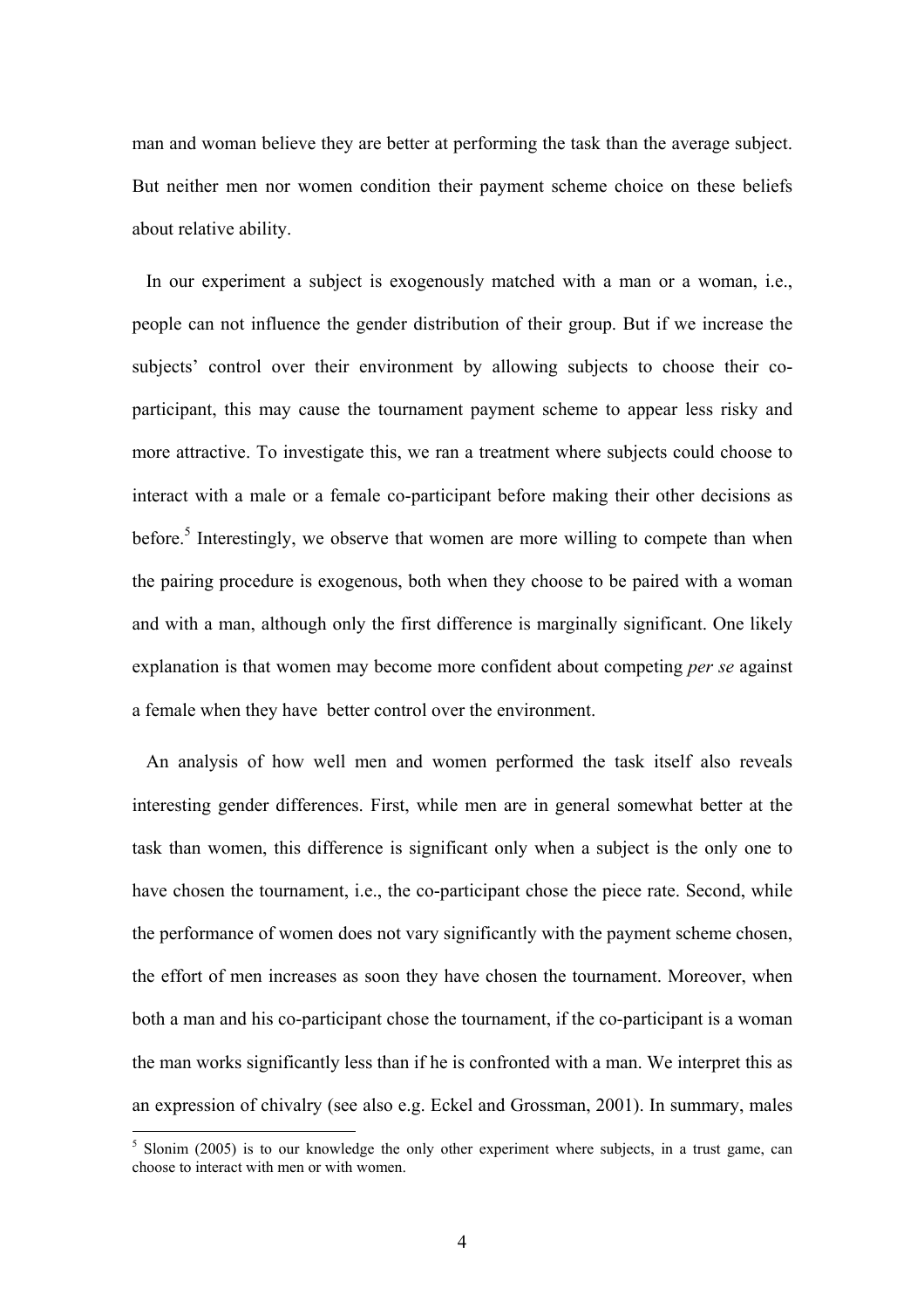condition their decisions on other peope's gender not only when making their payment scheme choice, but also when actually performing the task.

 Our results show that men and women differ in the considerations that influence their behavior. Women are primarily 'internally' oriented when choosing their payment scheme: they base their payment scheme choice on their attitude to risk. Men, on the other hand, are 'externally' oriented and seem to be influenced by a norm or convention according to which they 'must' compete against other men and 'must' compete against women who are thought to compete. We discuss and interpret these findings in Section 5 below.

 The rest of the paper is organized as follows. Section 2 describes the existing experimental literature. Section 3 explains the experimental design. In Section 4 we give our main findings and report on the econometric analysis. Section 5 discusses the results. Section 6 concludes.

#### **2. Related experimental literature**

Our paper adds to a small and very recent experimental literature in economics studying male and female competitive behavior. This research was initiated by Gneezy, Niederle and Rustichini (2003). In their experiment, subjects performed a maze solving task under an exogenous piece rate or under an exogenous tournament payment scheme. Their basic finding was that men solved significantly more mazes under the tournament than in the piece rate scheme, whereas the performance of women was not significantly different. Women did not work significantly more. They also found that women worked harder when placed in an all-female group compared to a mixed gender group. Gneezy and Rustichini (2004), using a field experiment with school children racing against each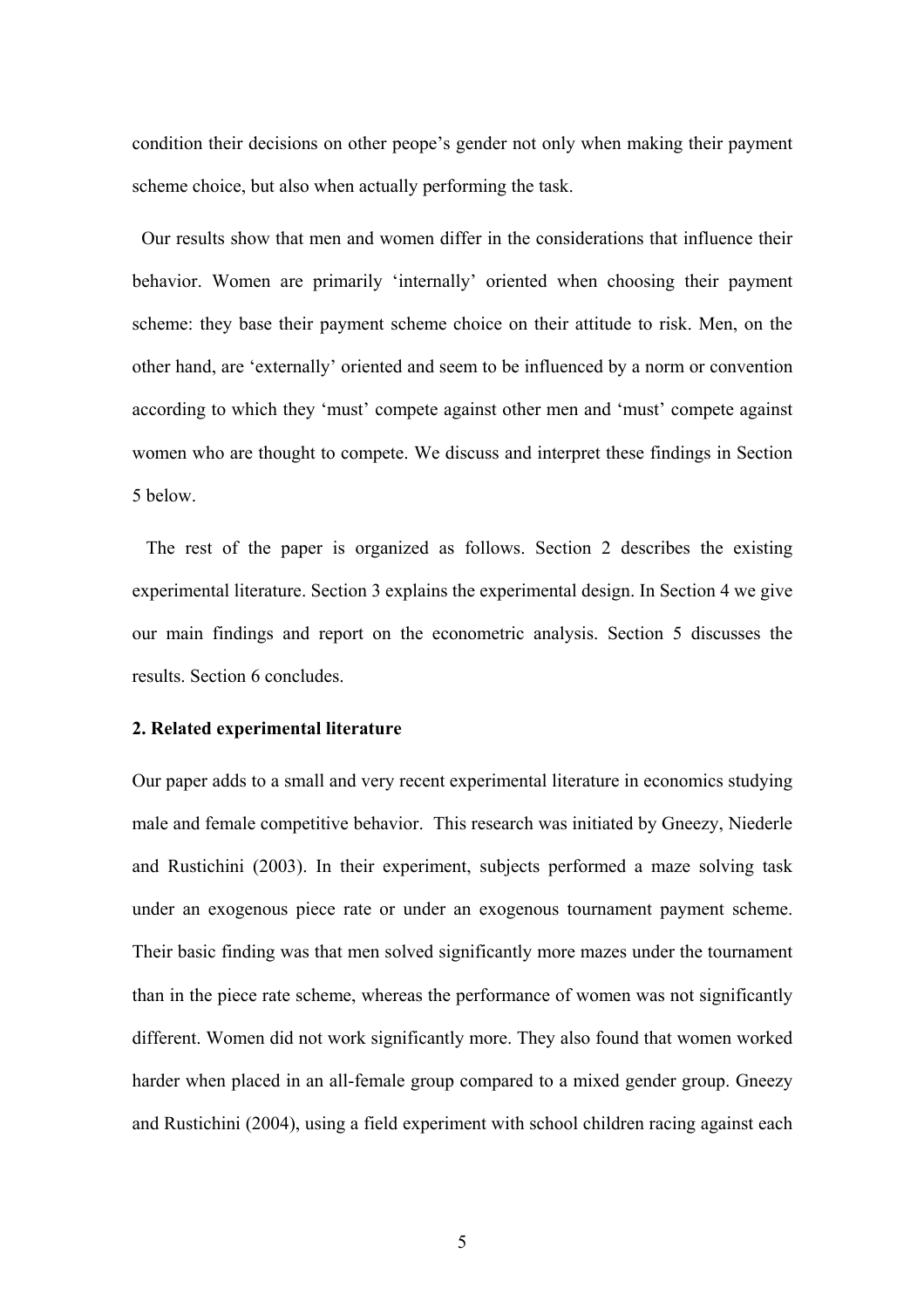other (and with no monetary rewards), obtained essentially the same result: boys perform better (run faster) than girls when racing against someone else, but boys' and girls' performance is the same when the children run alone.

 Our experiment differs crucially from Gneezy, Niederle, and Rustichini (2003) and from Gneezy and Rustichini (2004) in that subjects in our design *choose* their payment scheme before performing the task. Thus, rather than experimentally endogenizing performance under an exogenously given payment scheme, we go one step further and endogenize the payment scheme choices themselves.

 In Niederle and Vesterlund (2005), subjects also choose between a piece rate and a tournament pay scheme before they perform a task. The task consists of adding up sets of five two-digit numbers. They find like us a gender gap in tournament choice. This gap cannot be explained by performance. Moreover, even though men are more overconfident than women about their relative ranking in their group, a large gender gap remains after controlling for these differences.

 Although related, there are some important differences between their and our design, concerning gender information and how the competitive situation is modeled. First, Niederle and Vesterlund do not consider the effect on a person's payment scheme of knowing the co-participants' gender (in their design, groups always consist of two men and two women). Second, in their experiment beliefs about what payment schemes other people chose can, by construction, play no role for a person's own payment scheme choice. In terms of our design, it is as if a person knows that the co-participant always chooses the tournament. This feature follows from their experimental design: all subjects first perform the task under the piece rate pay scheme. Then, at a second stage, all work under a tournament pay scheme. Finally, at the third stage subjects choose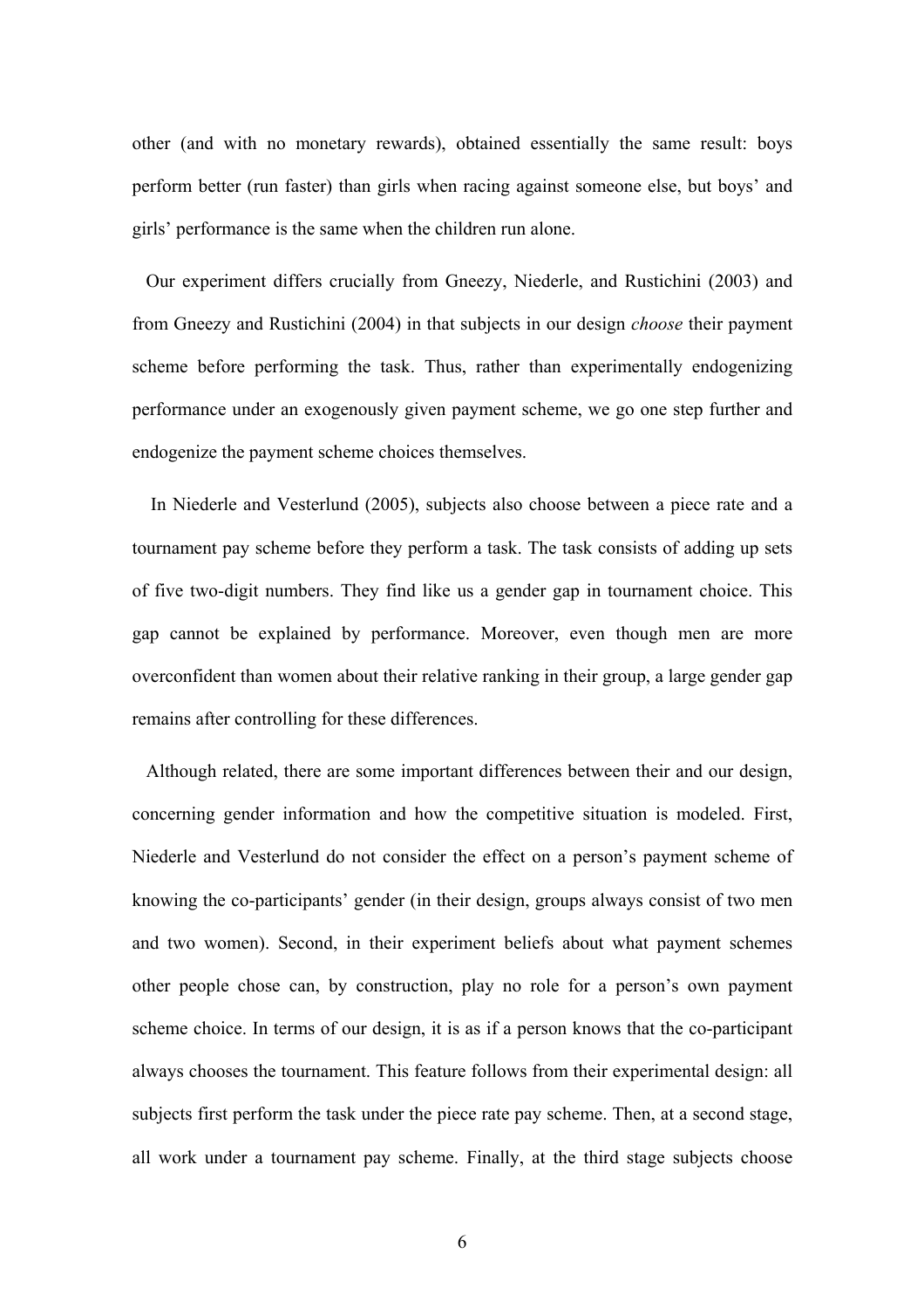between the two payment schemes, and a person who chooses the tournament wins if she performs better than those who worked under the tournament in the *second* stage. Note that in their design several people can win the competition.

 Whereas Niederle and Vesterlund thus deliberately eliminate the role of beliefs about other people's payment scheme choices and focus on the role of beliefs about relative ability, in our experiment observed differences can result from both factors, and we are able to measure the relative impact of each factor. Indeed, as mentioned above, we observe that the behavior of men matched with women depend significantly on the men's beliefs about what payment scheme the women will choose.

 The competitive situation that we model thus differs from the one in Niederle and Vesterlund (2005). In our experiment, the winner of the competition is the person who performs best relative to those persons who *also* chose to compete in the tournament, and only a single person can win. In Niederle and Vesterlund's experiment, the performance of someone who chooses to compete is compared with the 'baseline' performance of *all* persons, including those who did not enter the competition, and hence several people can win the competition. One can say that the design in Niederle and Vesterlund has higher internal validity than ours, since beliefs about other people's payment scheme choices are controlled away in their experiment. But our design probably has higher external validity than theirs, in the sense that, as just argued above, we analyze a more realistic competitive situation, the classic tournament, where the winner is selected from the subgroup of people who *chose* to compete.

 In Vandegrift, Yavas, and Brown (2004), subjects face a twenty period decision problem. In each period a subject choose between a piece rate and a tournament pay scheme, and then perform a forecasting task. Their main finding is that, controlling for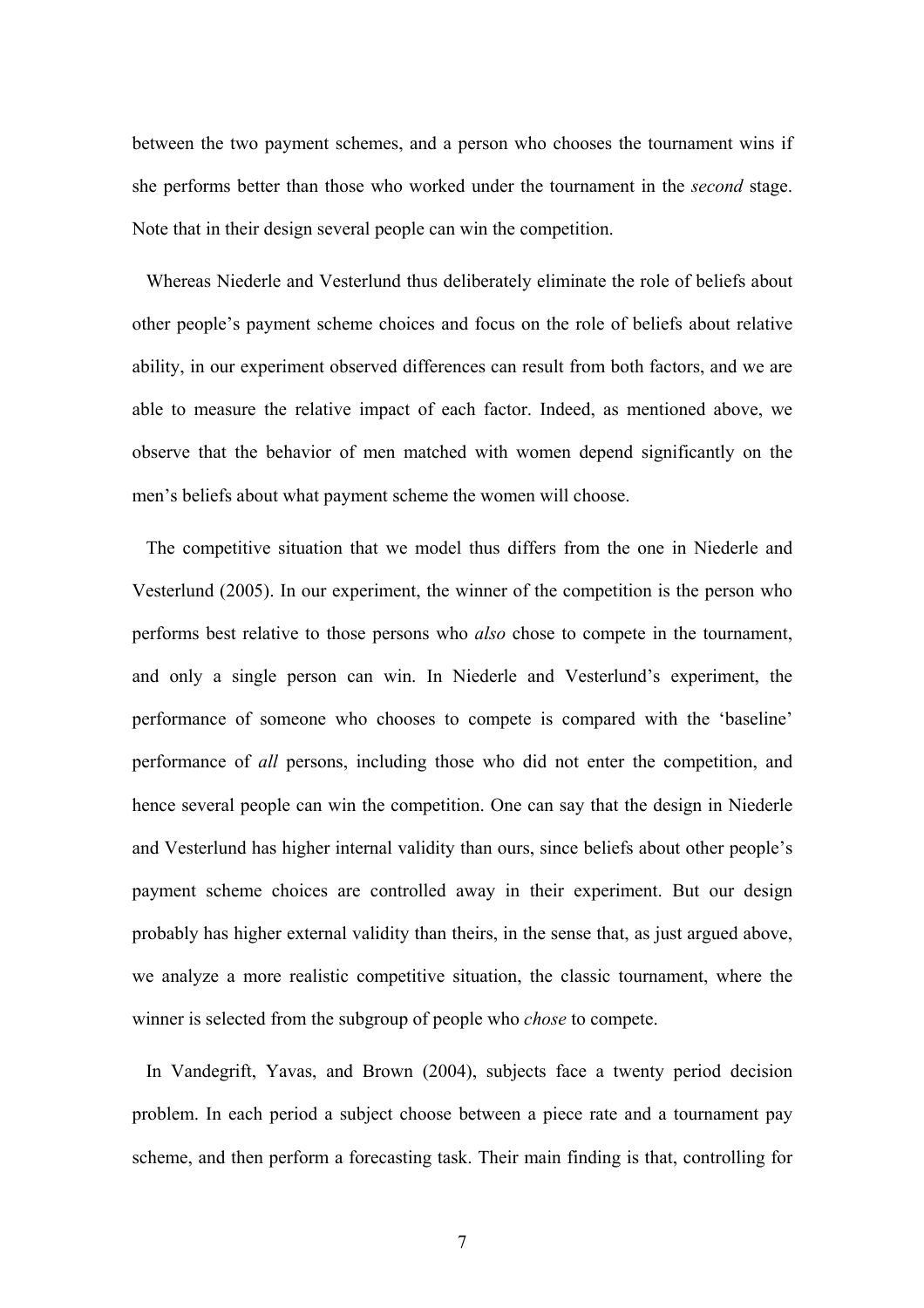skills, gender does not explain payment scheme choice when the tournament has the (usual) winner-take-all payoff rule. Men choose the tournament more than women, because men are more able at the task. But when there are several prizes in the tournament, men choose the tournament more often than women, even after controlling for abilities.

 The design by Vandegrift, Yavas, and Brown allows subjects to learn their actual relative ability since they face the same task a number of times. In contrast, we use a one-shot game where the entry decision is made only once, and where only beliefs about relative ability can matter. The two designs thus address quite different decision problems. Our design captures economic situations in which people are not allowed to frequently repeat their decisions and in which they therefore cannot easily learn their relative ability, such as in promotion applications or anonymous contests.

#### **3. Experimental design**

In the following we describe the game that subjects play, how we measure risk aversion, subjects' beliefs about relative ability, and their beliefs about other people's payment scheme choices.

#### **3.1. The game**

Participants are randomly matched in pairs, and each receives information about the other's gender (see below). They then simultaneously choose between a piece rate payment scheme and a tournament payment scheme. Each individual is informed about her co-participant's choice and then performs a maze solving task, described below.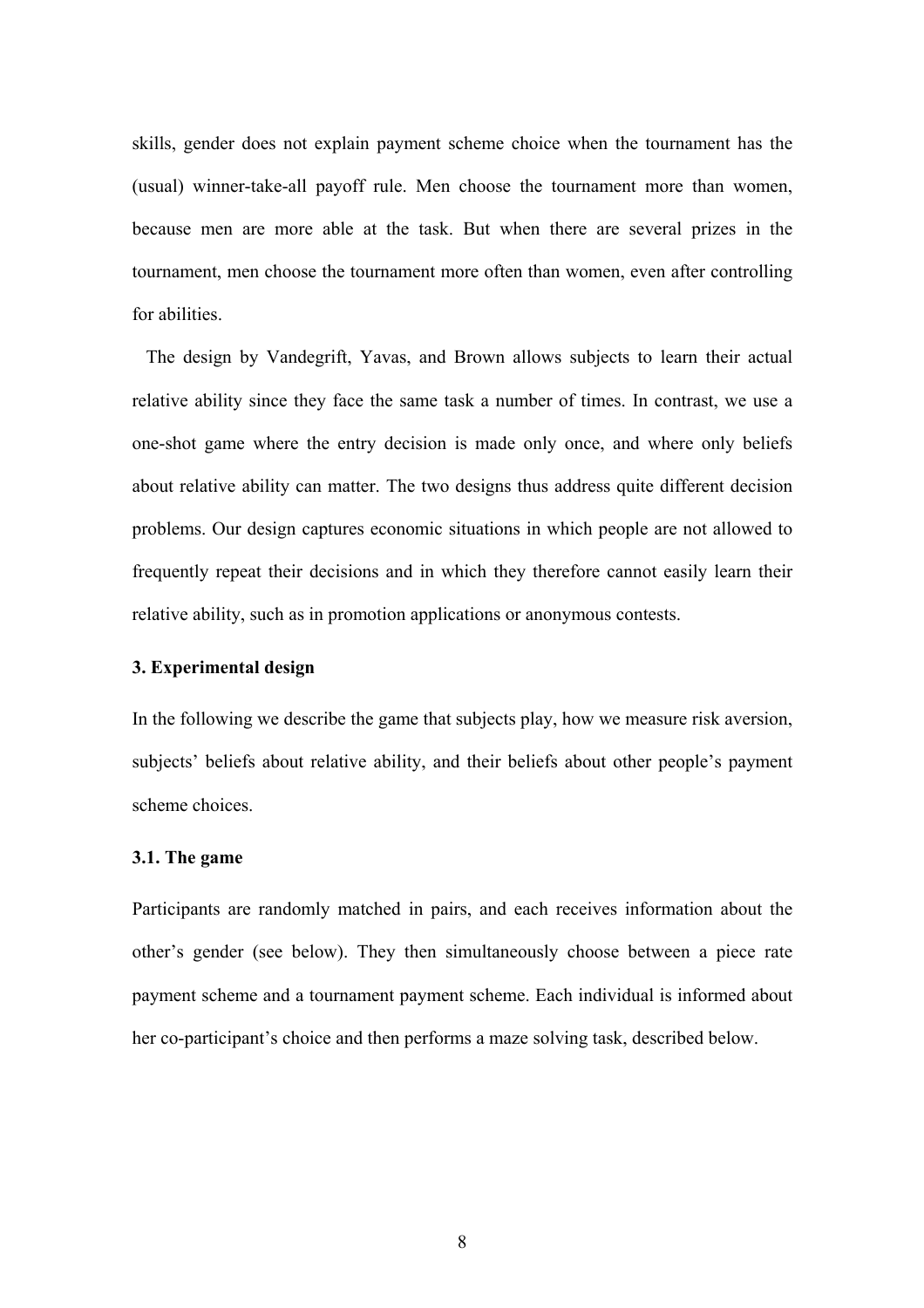**Payoffs.** If an individual chooses the piece rate pay scheme, she is paid 4 points for every maze she subsequently solves. If she chooses the tournament, one of two cases occurs:

• If the co-participant also chose the tournament, the subject who produces most mazes receives 6 points for every maze solved. The other subject receives 1 point for every maze solved. In case of a tie, the winner is randomly selected.

• If the co-participant chose the piece rate, the subject who chose the tournament receives 6 points for every maze she solves. In other words, if a player is the only one who chose to compete, she automatically wins the competition and receives the high payment. Note also that the our payments are not fixed prizes, but a payment per solved maze.

After the subjects have solved mazes for fifteen minutes, the individual is informed about the number of mazes she has solved and about her payoff, but she does not learn how many mazes the co-participant solved.

The task. We looked for a task that was as gender neutral as possible. In Gneezy, Niederle, and Rustichini (2003), subjects solved mazes for fifteen minutes, and they found no gender differences in performance under a piece rate scheme. We therefore adopt the same task.

 Among the mazes available at http://www.games.yahoo.com/games/maze.html, we selected fifty mazes, all of the same difficulty level. All the subjects, in all sessions, receive the same mazes in the same order and this is made common knowledge. On the computer screen (see Figure 1), a marker indicates the current position in the maze and it is possible to restart from any point already reached. A maze is solved as soon as the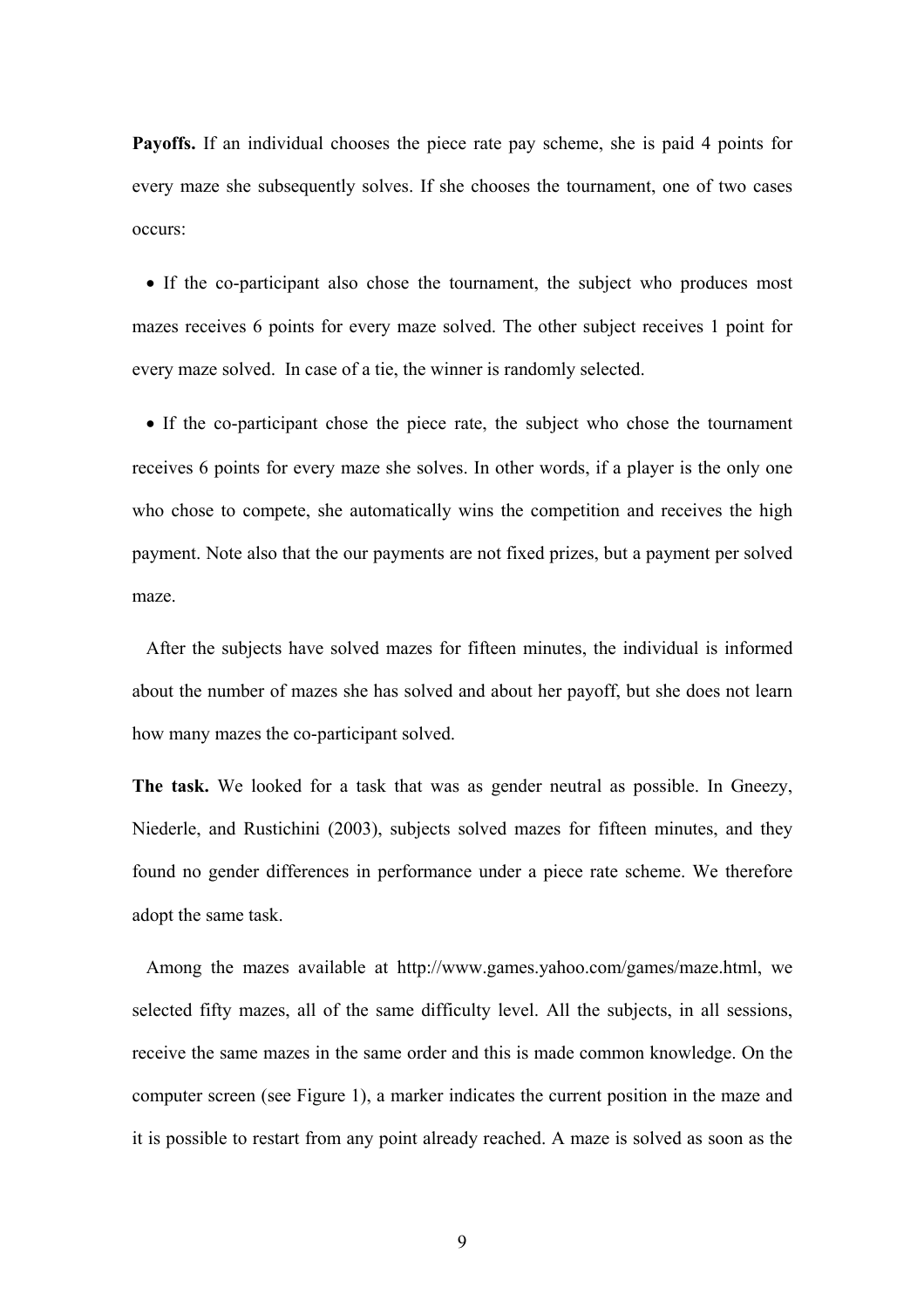subject reaches the red point. A maze can be given up before being solved, and the subject creates a new maze appear by clicking the 'next' button. The screen also indicates the number of mazes already solved and the time spent since the beginning of the task.



Figure 1. The maze task

Before being informed of the rules of the game, subjects practice the task by solving three mazes without any explicit time constraints.

**Providing information about gender** We make information about gender available in order to allow people to condition their beliefs and behavior on the co-participant's gender. After two individuals are randomly paired, and before payment schemes are chosen, each subject is given a randomly chosen pseudonym from one of two lists<sup>[6](#page-12-0)</sup>, according to the subject's own gender. Each subject is then informed about the co-

 $\overline{a}$ 

<span id="page-12-0"></span><sup>&</sup>lt;sup>6</sup> Subjects stated their gender in a pre-experimental anonymous questionnaire which also included questions on school, major, year in school, age, and previous participation in experiments. The pseudonyms correspond to the top ten baby names for each gender in 2003 (RNIPP and INSEE Répertoire National d'Identification des Personnes Physiques). Female names are Chloe, Clara, Emma, Aurelia, Lea, Manon, Marie, Océane, Sarah, Carla. Male names are Alexandre, Antoine, Clement, Enzo, Hugo, Lucas, Maxime, Quentin, Theo, and Thomas. A similar procedure is used in psychology (see Ingram and Berger, 1977).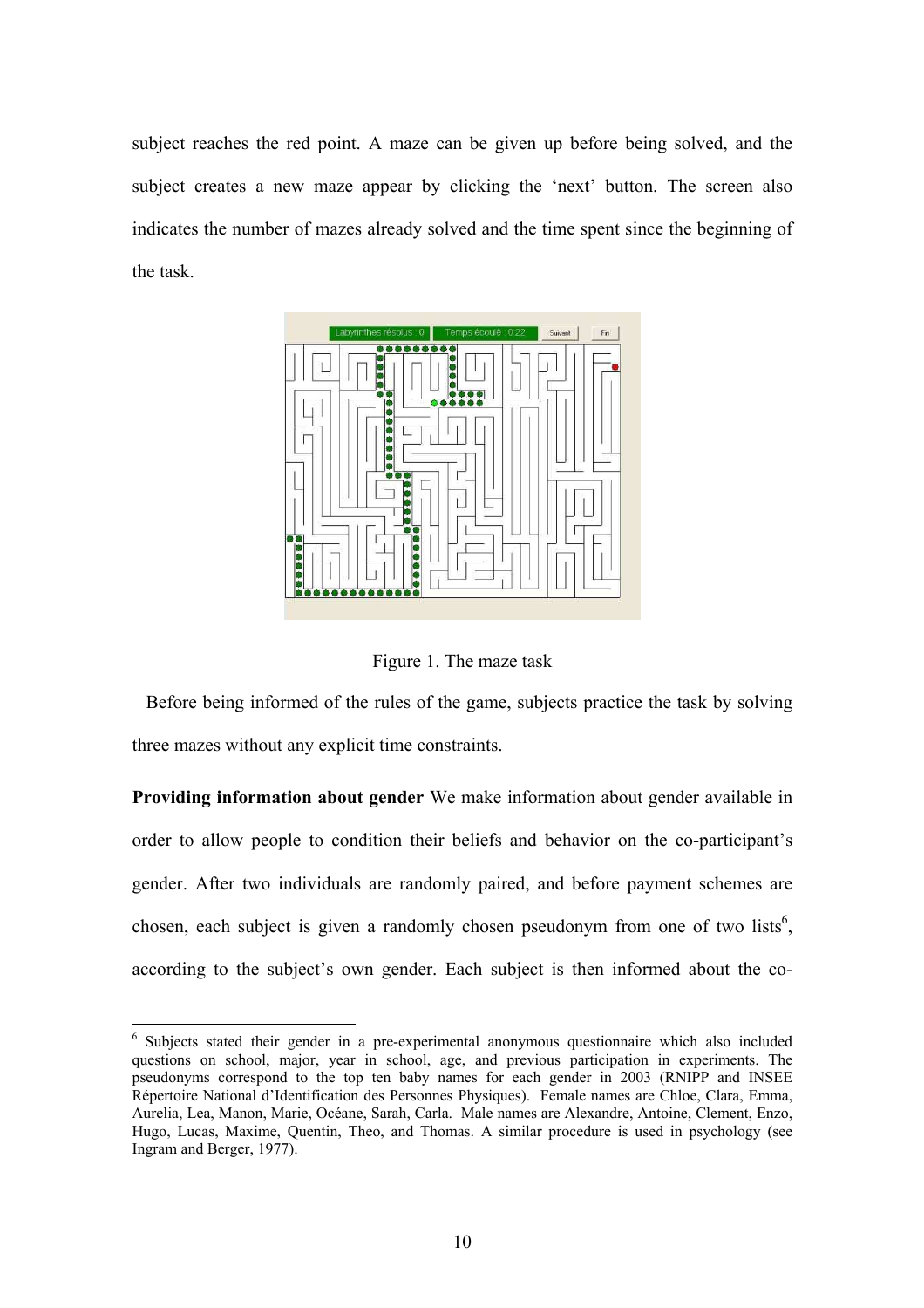participant's pseudonym. We use this procedure to preserve anonymity, and to minimize biases, such as subjects changing their behavior just because they suspect that the experiment was about gender. $<sup>7</sup>$  $<sup>7</sup>$  $<sup>7</sup>$ </sup>

### **3.2. Measuring Risk Aversion**

Risk aversion can naturally influence the decision to choose the tournament pay scheme.<sup>[8](#page-13-1)</sup> To measure risk aversion, we use a modified version of the psychometric test in Weber, Blais, and Betz (2002). In a post-experimental questionnaire (see Appendix 2) subjects rate the likelihood that they would engage in sixteen domain-specific risky activities, on a five-point scale ranging from 1 ("extremely unlikely") to 5 ("extremely likely"). A subject's risk attitude score is computed by summing up her answers to these sixteen items. The higher the score, the more risk-loving the subject is.

 We decided not to use lottery choices to elicit risk attitudes, because any regret felt from choosing the tournament would be likely to influence the lottery choices. Organizing the lottery before starting the game would have focused attention on the risk associated with the tournament choice and could have biased behavior. A psychometric scale is a more neutral elicitation method in this context. In addition, compared to the traditional lottery elicitation procedures, this method seems to give more stable results (Eckel, 2005).

<span id="page-13-0"></span><sup>&</sup>lt;sup>7</sup> Gender is typically revealed in experiments via visual contact (see, e.g., Cadsby and Maynes, 1998; Eckel and Grossman, 2001, 2003; and Gneezy, Niederle and Rustichini, 2003) or mentioned in the instructions (Holm, 2000).

<span id="page-13-1"></span><sup>&</sup>lt;sup>8</sup> See, e.g., Croson and Gneezy (2004) for a survey. In experiments women have been found to be more risk averse than men in financial decision-making (Eckel and Grossman, 2003, Powell and Ansic, 1997; Barsky, Juster, Kimball, and Shapiro, 1997). Women also invest less (Charness and Gneezy, 2004) or do so more conservatively (Jianokoplos and Bernasek, 1998).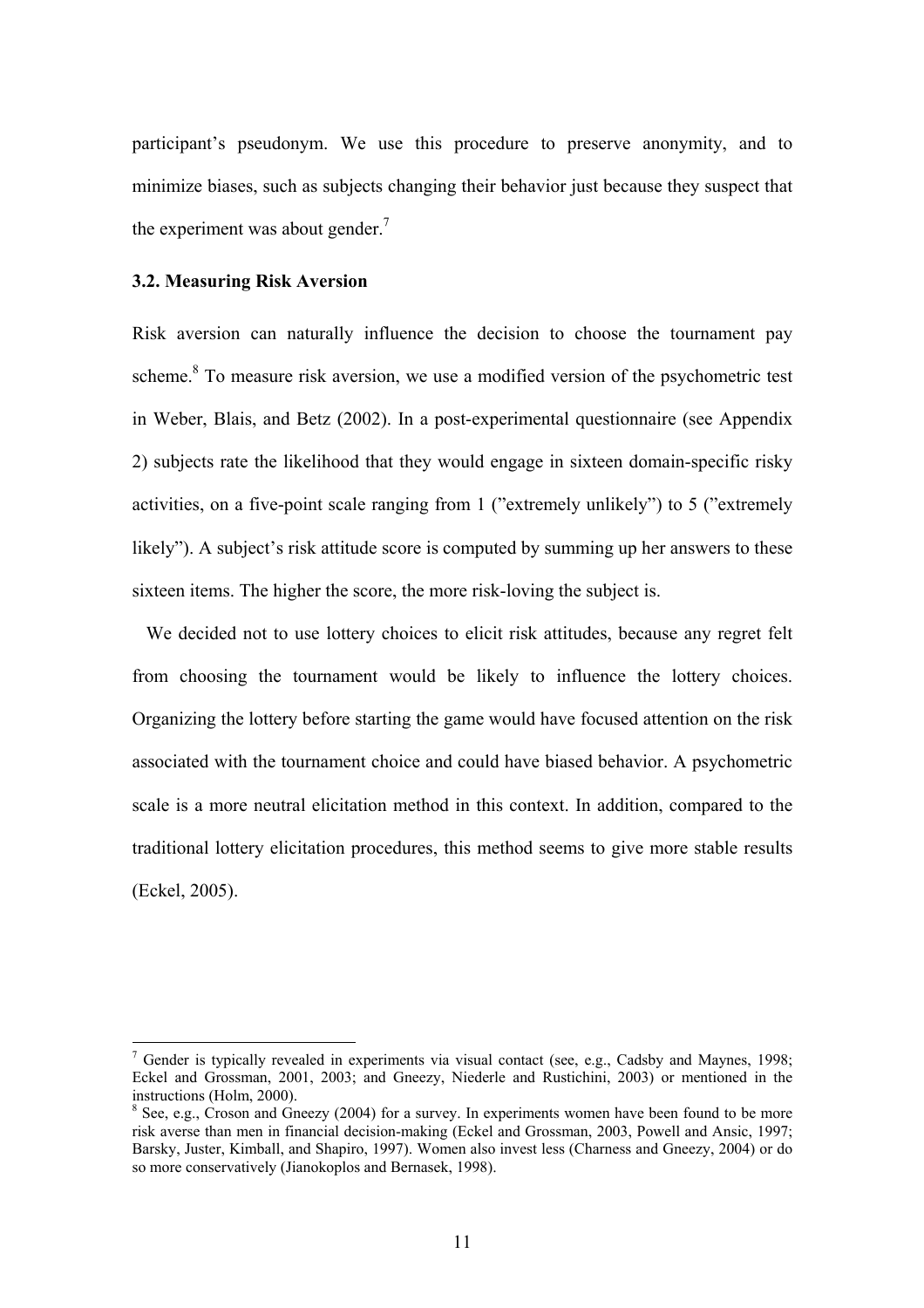#### **3.3. Measuring Beliefs about Relative Ability**

Intuitively, the more able a person believes she is at solving mazes relative to the coparticipant, the more likely the person should be to choose the tournament. Any gender difference in the choice of the tournament in our experiment could result from men and women differing in such beliefs.<sup>[9](#page-14-0)</sup>

We measure subjects' beliefs about relative ability as follows. After the three practice mazes, and before they are informed about the game, subjects report the number of mazes they estimate they can solve in fifteen minutes. This provides us with a measure of subjects' belief about their own ability. Then, at the end of the session, subjects estimate (separately) the average performance of men and women in their session. Each accurate answer gives 1 Euro. By computing the difference between these estimates, we obtain a measure of subjects' beliefs about their relative ability, both relative to a male co-participant and relative to a female co-participant.

#### **3.4. Measuring beliefs about payment scheme choices**

 $\overline{a}$ 

After having performed the task and received payoffs, each subject is asked to predict the number of men and the number of women in the session who chose the tournament. For each correct answer a subject is paid 1 Euro.

 Collecting these data allows us to see whether men and women differ in their beliefs about men and women's payment scheme choices, and to see how accurate these beliefs

<span id="page-14-0"></span><sup>&</sup>lt;sup>9</sup> Overconfidence can give excess entry in competition (Camerer and Lovallo, 1999). Also, exaggerating their control over events, a majority of individuals are unreasonably optimistic about their future (Taylor and Brown, 1988) or they overestimate the precision of their knowledge (Lichtenstein, Fischhoff, and Phillips, 1982); or they think their performance is above the median (Kahneman and Lovallo, 1993). Men have been shown to be more overconfident than women in investment decisions (see Barber and Odean, 2001).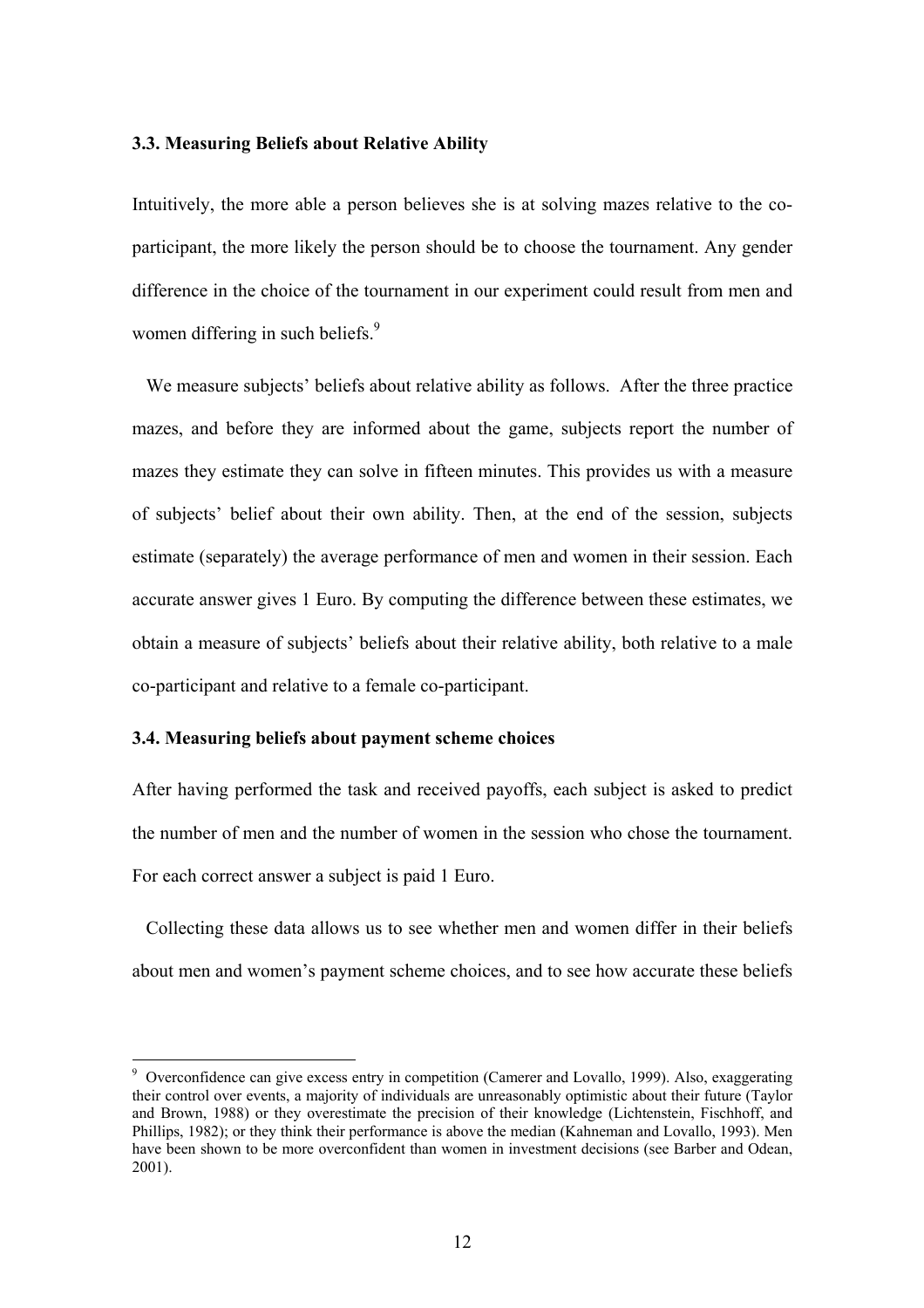are.[10](#page-15-0) Second, we can see if these beliefs influence people's own payment scheme choices.

#### **3.5. Logistics**

 $\overline{a}$ 

The experiment was conducted in the experimental laboratory of GATE (Groupe d'Analyse et de Théorie Economique) in Lyon, France, using the REGATE software (Zeiliger, 2000). Overall 240 students (119 men and 121 women) participated in 12 sessions. These subjects were recruited from undergraduate classes of three business and engineering schools (86%) and from several Lyon universities (14%).

 Each session involved 20 subjects each, with at least 9 subjects of the same gender per session. 50 mixed pairs, 40 female pairs, and 30 male pairs were matched, the difference being due to the special nature of one of the treatments, described below. The main treatment involved 50 women and 50 men.

 Upon arrival, a subject was randomly assigned to a computer. They received the first part of the instructions describing the nature of the maze solving task. Then subjects practiced by solving 3 mazes without any specified time constraint. The second part of the instructions was then distributed. This explained how payment schemes were chosen, explained the performance stage, and how payoffs were determined. The subjects filled out a questionnaire to check their understanding and any questions were answered in private.

 Each person then received a pseudonym, was randomly matched with another subject, and learned the co-participant's pseudonym. Subjects chose their payment scheme and received feedback on their co-participant's decision. After this, each subject performed

<span id="page-15-0"></span> $10$  Previous research has shown that people may suffer from "competitive blind spots" (i.e., a tendency to underestimate the competitiveness of the environment. See Camerer and Lovallo (1999).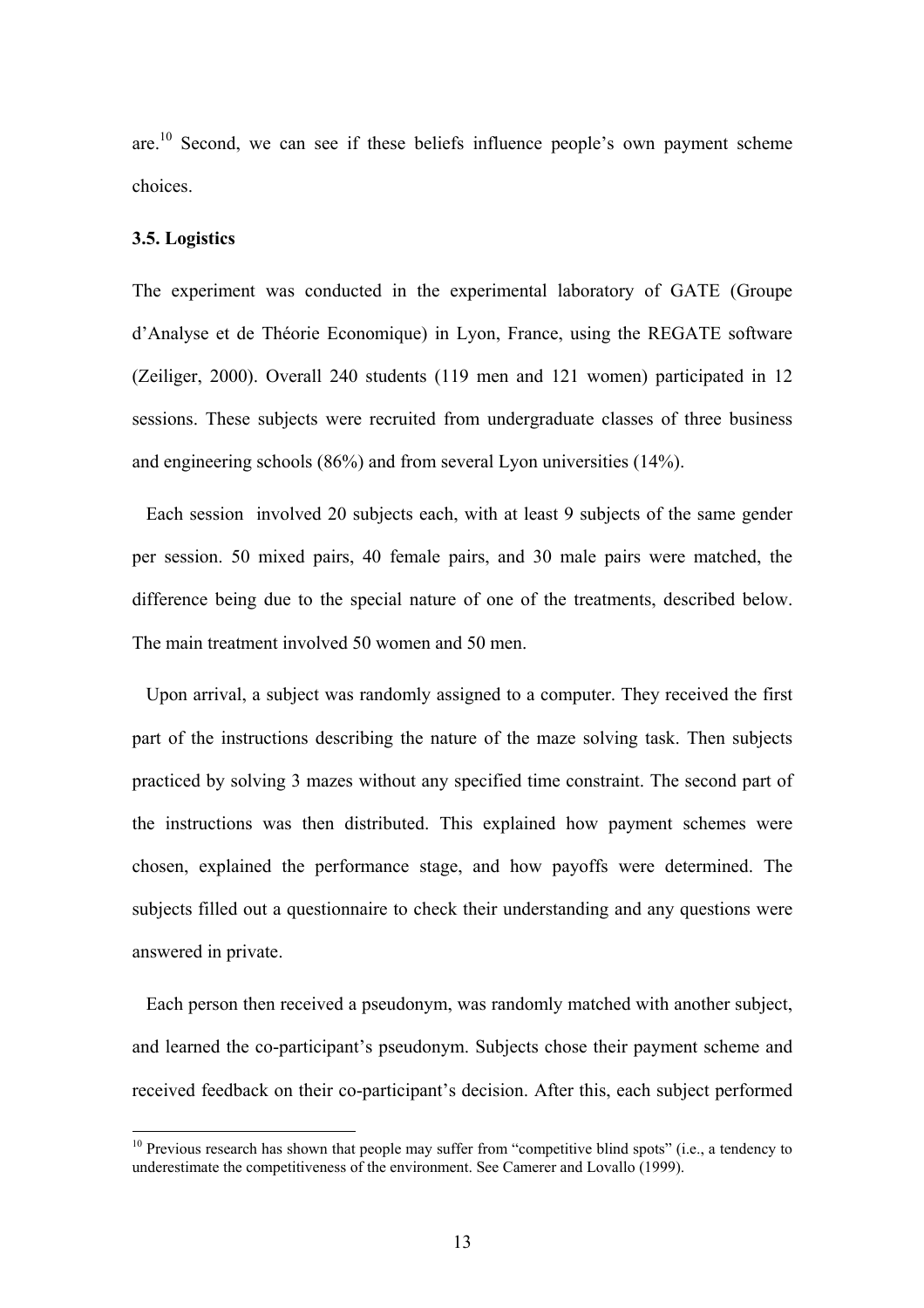the task for 15 minutes (without any feedback about the co-participant's performance). Subjects were then informed about their payoff, but not about the co-participant's performance. Following that, subjects were asked to predict the number of men and women who chose the tournament, and predicted the average performance of males and of females. Finally, participants completed the risk attitude questionnaire.

 On average a session lasted 70 minutes. The participants were paid at the rate 1 point = .25 Euro. In addition they were paid a show-up fee of 2 Euro, plus 2 Euro for the questionnaire on risk attitudes, and up to 4 Euro for accurate predictions of the payment scheme and of average performance of males and females. On average, women earned 16.6 Euro (standard deviation 5.4), and men earned 18.8 Euro (standard deviation 7.6). Subjects were paid in cash in a separate room.

#### **4. Results**

In the base treatment, we observe a large gender gap in tournament entry: 34 % of women and 60 % of men choose the tournament pay scheme. The percentage of women choosing the tournament is significantly lower than the 50 % percentage that would have been expected if choices were random (proportion test: p=0.011) and the corresponding percentage of men is significantly higher than 50% (proportion test: p=0.078). The gender gap is statistically significant (a chi-square test yields p=0.009 and a one-sided Fisher's exact test yields p=0.008).

#### **4.1 A robustness check**

How robust are the observed payment scheme choice differences? One way to do a robustness check is to change the payoffs from the tournament relative to those from the piece rate and see if the observed male and female differences persist. In three new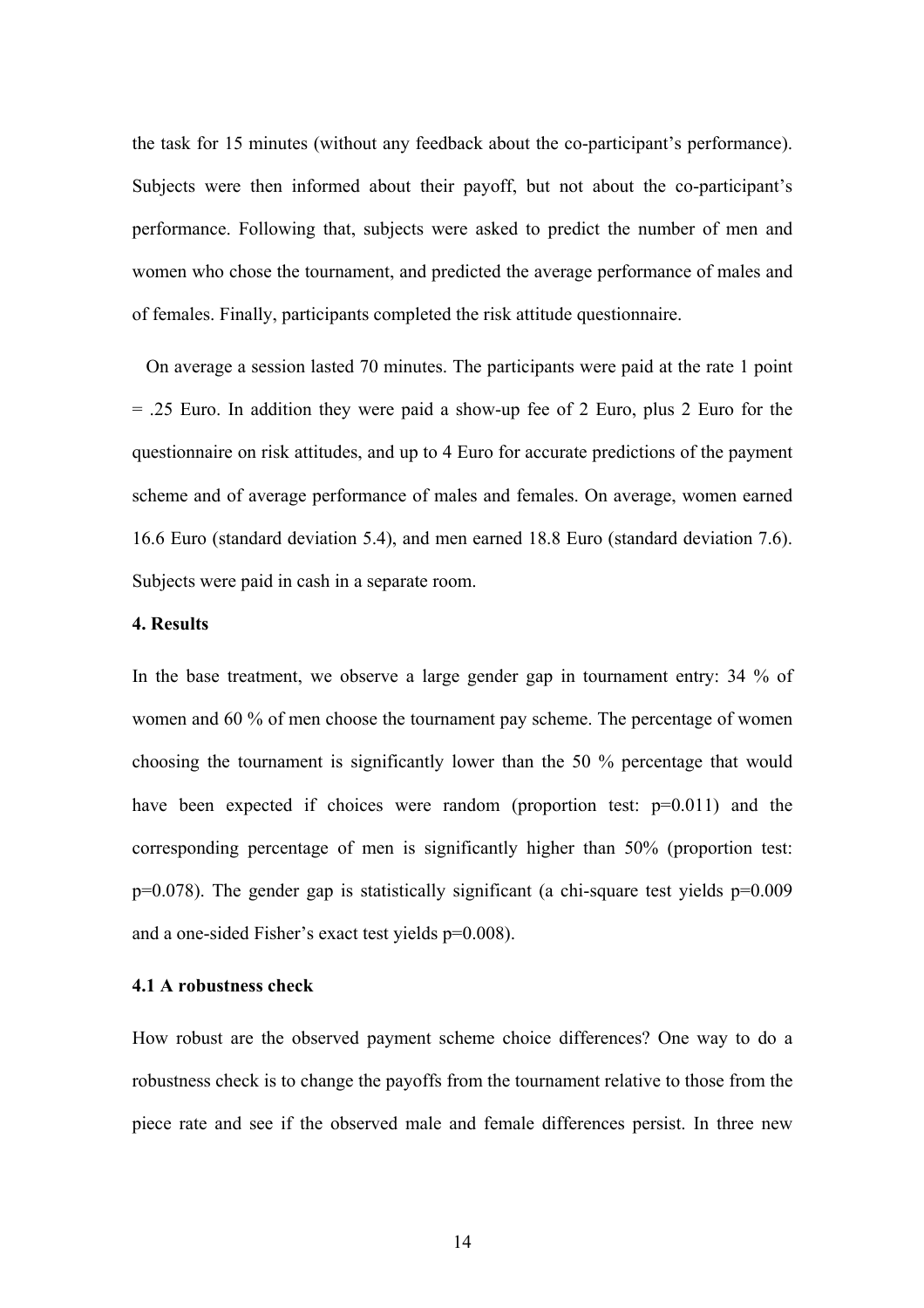sessions, involving 30 women and 30 men, we raised the expected money payoffs from choosing the tournament and lowered that from choosing the piece rate. In the tournament, the loser's payment was increased from 1 to 1.5 points per solved maze. The piece rate payment was reduced from 4 to 3 points per maze solved. We thus reduce the riskiness of the tournament choice. This is the only difference from the previous experiment.

The percentages of men and women choosing the tournament are now 93.33 and 63.33 respectively, whereas before they were 60 and 34. There is still a large gender gap in the choice of the tournament pay scheme (chi-square test: p=0.005; Fisher's exact test: p=0.005). Chi-square tests regarding the within-gender comparison show that the differences between treatments are statistically significant (p=0.011 for women and p=0.001 for men). Fisher's exact tests deliver similar conclusions (p=0.010 for women and p=0.001 for men). See Table 1 and Figure 2 below. This table also contains the data for how men's and women's payment scheme choices vary with the opponent's gender; we comment on these numbers below.

 We can interpret the data from the two treatments as follows. Women's propensity to compete can be increased by raising the relative economic payoffs from competing. But the same policy also makes men more competitive, and the differences between male and female competitive choice behavior remain much the same as before. There is still a large gender gap in the choice of the tournament pay scheme. In short, women do not systematically avoid competition, but they need more incentives than men to reach a given level of entry into the competitive pay scheme.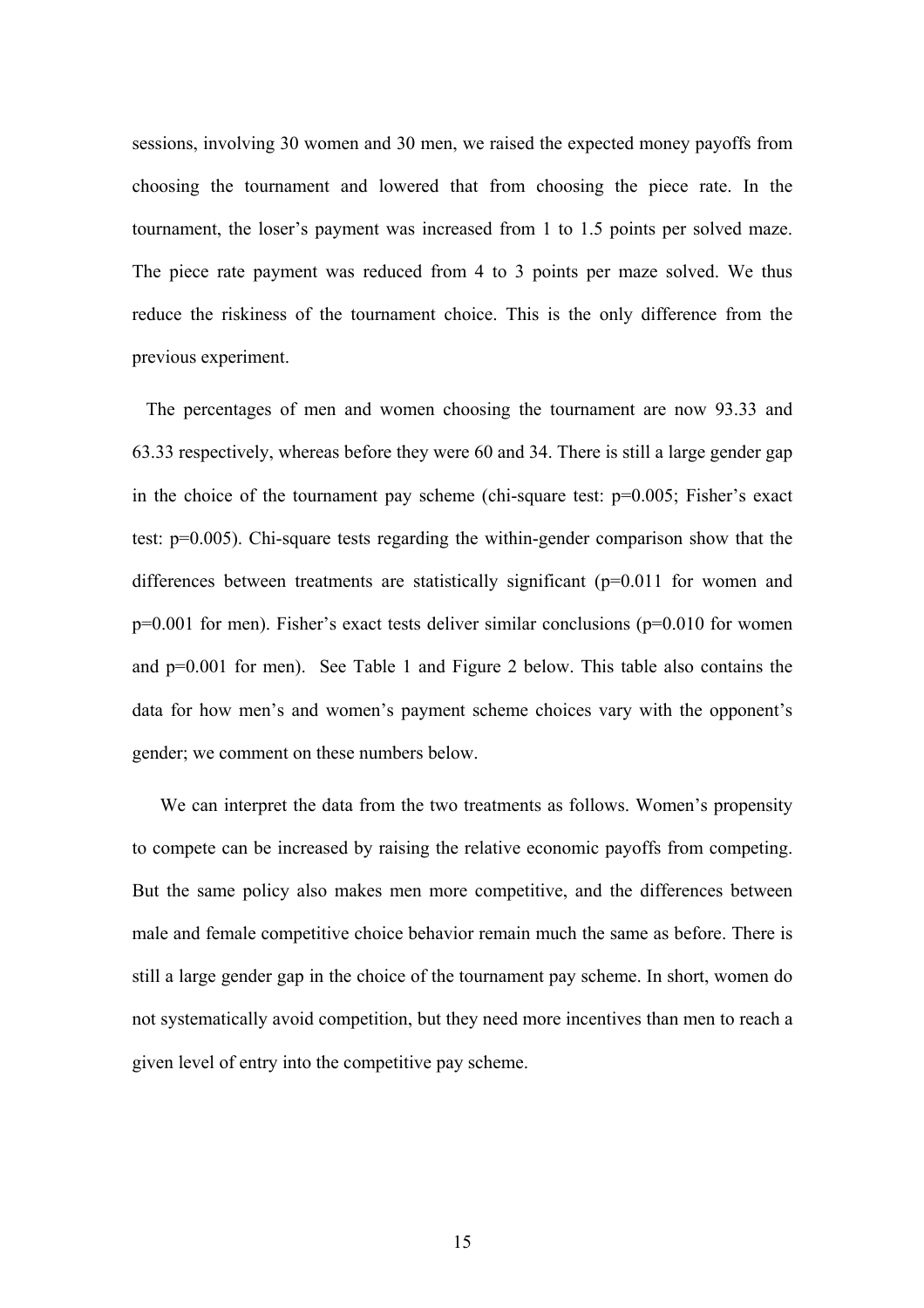|                       | Table 1. Distribution of payment scheme choices according to gender, co-participant's |  |  |  |
|-----------------------|---------------------------------------------------------------------------------------|--|--|--|
| gender, and treatment |                                                                                       |  |  |  |

| Gender of the subjects                                       | Women  |                |        |                  | Men            |                |  |
|--------------------------------------------------------------|--------|----------------|--------|------------------|----------------|----------------|--|
| Gender of the co-participant                                 | Woman  | Man            | Total  | Woman            | Man            | Total          |  |
| Payment scheme choices in the Base Treatment                 |        |                |        |                  |                |                |  |
| Tournament                                                   | 11     | 6              | 17     | 10               | 20             | 30             |  |
|                                                              | (34.4) | (33.3)         | (34.0) | (55.6)           | (62.5)         | (60.0)         |  |
| Piece-rate                                                   | 21     | 12             | 33     | 8                | 12             | 20             |  |
|                                                              | (65.6) | (66.7)         | (66.0) | (44.4)           | (37.5)         | (40.0)         |  |
| Total                                                        | 32     | 18             | 50     | 18               | 32             | 50             |  |
|                                                              | (100)  | (100)          | (100)  | (100)            | (100)          | (100)          |  |
| Payment scheme choices in the Increased Incentives Treatment |        |                |        |                  |                |                |  |
| Tournament                                                   | 13     | 6              | 19     | 10               | 18             | 28             |  |
|                                                              | (65.0) | (60.0)         | (63.3) | (100)            | (90.0)         | (93.3)         |  |
| Piece-rate                                                   | 7      | $\overline{4}$ | 11     | $\boldsymbol{0}$ | $\overline{2}$ | $\overline{2}$ |  |
|                                                              | (35.0) | (40.0)         | (36.7) | (0.0)            | (10.0)         | (6.7)          |  |
| Total                                                        | 20     | 10             | 30     | 10               | 20             | 30             |  |
|                                                              | (100)  | (100)          | (100)  | (100)            | (100)          | (100)          |  |

Note: Percentages in parentheses.



Figure 2. Percentages of men and women choosing the tournament in the base and in the additional treatment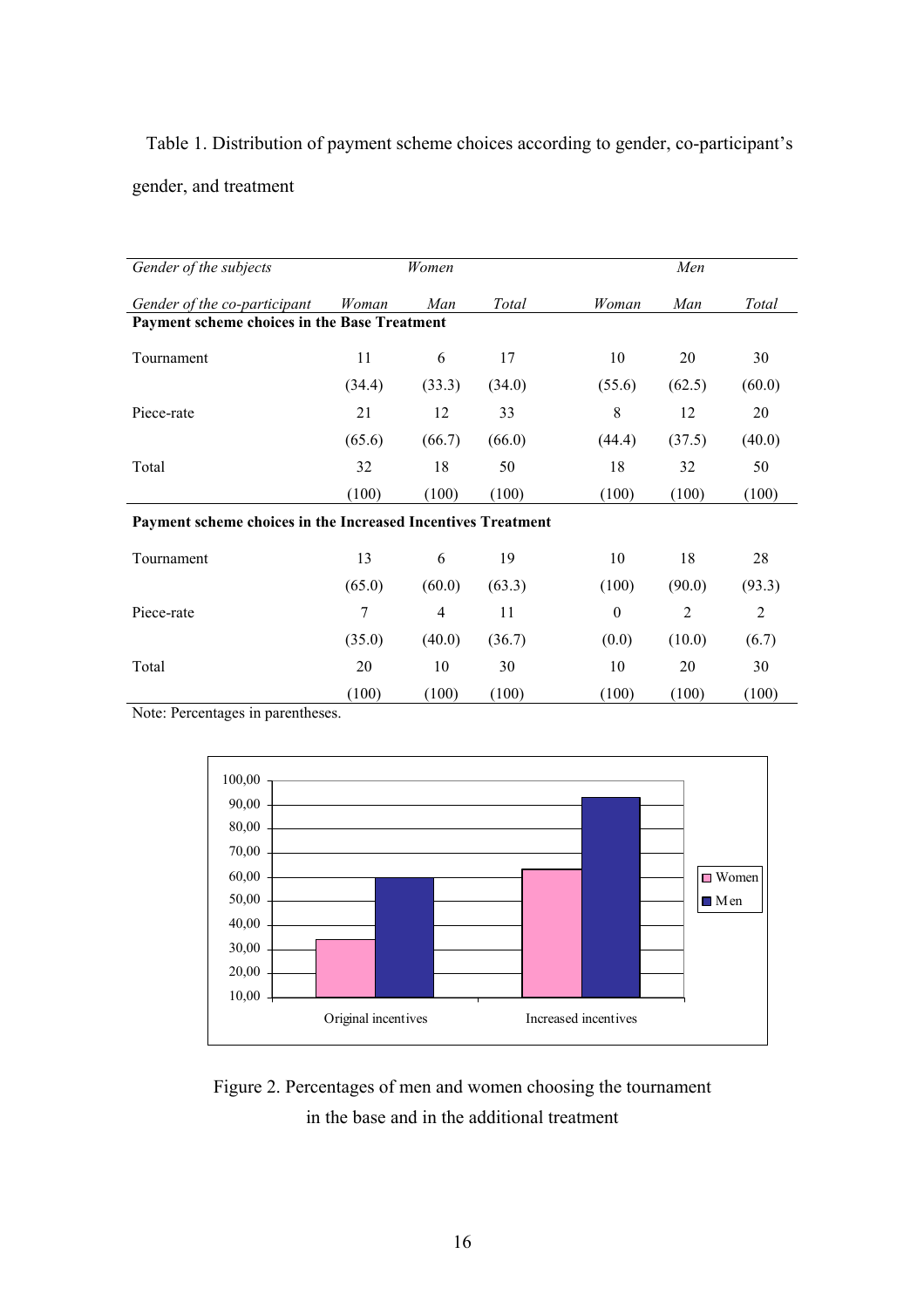#### **4.2. Explaining the gender gap in tournament choice**

In this section we present the results of an econometric analysis. We use a Probit model, with a separate regression for each gender, see Table 2. The dependant variable is the probability to choose the payment scheme. Explanatory variables are:  $11$ 

• The subject's risk score, obtained from the psychometric test presented earlier. This score measures how risk loving the subject is. The higher the score, the more likely the subject is to engage in risky activities.

• The expected relative ability of the co-participant, conditional on the latter's gender. The "expected relative ability when paired with a woman (man)" variable reported in Table 2 equals the difference between *i*) the subject's expectations about own maze solving performance and *ii*) his or her belief about the average performance of women (men) if the subject is paired with a woman (man).<sup>[12](#page-19-1)</sup>

• The beliefs about the co-participant's payment scheme choice, again conditional on the co-participant's gender. The "belief about the entry rate when paired with a man

 $\overline{a}$ 

<span id="page-19-0"></span><sup>&</sup>lt;sup>11</sup> Other models were estimated in which we used measures of confidence such as beliefs about own ability or the degree of optimism (i.e., the difference between predicted and actual individual performance). We also built a measure of the "better than the average" belief by only considering positive values of the "expected relative ability" variable. The predictive power of the model was not, however, increased and these variables were not significant. Furthermore, a number of background subject characteristics such as age, school type (management, engineering, economics), experience (whether participated in an experiment before) were tried in these regressions, but were found not to have additional explanatory power.

<span id="page-19-1"></span> $12$  A subject states his belief about men's (women's) performance after he has solved mazes. We chose to avoid the alternative, i.e., measuring beliefs about relative ability before solving mazes or before choosing payment the scheme, because that might have focused subjects' attention on gender issues. Our choice does introduce a bias: Suppose a subject and the co-participant both chose the tournament. Then, if the subject wins (loses), this may cause him to over(under)estimate his relative ability, relative to the average man/woman. We chose, however, to accept this bias in return for avoiding the, we believe more serious gender-focus bias, described above.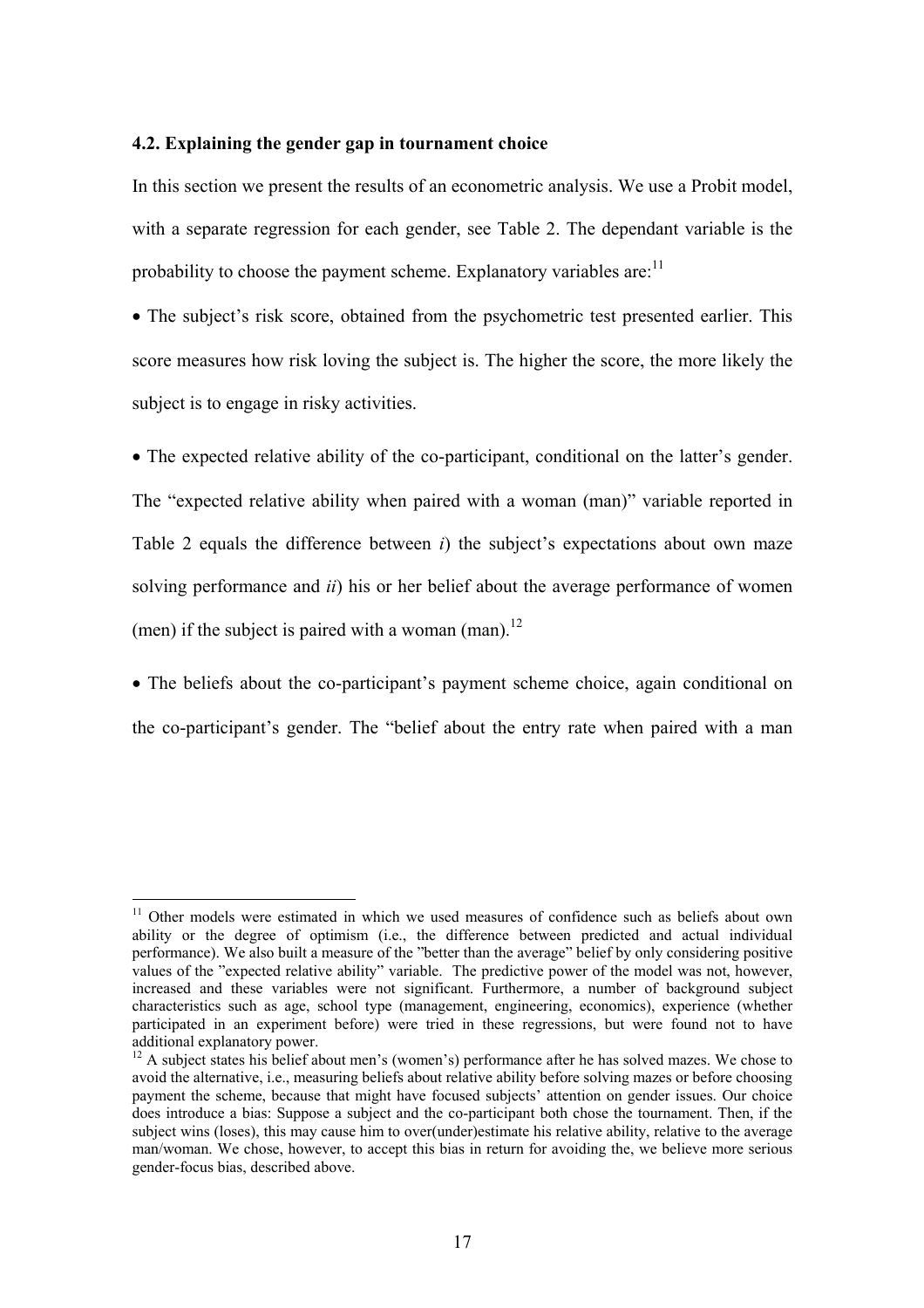(woman)" variable shown in Table 2 below is the proportion of men (women) that a subject matched with a man (woman) believes have chosen the tournament.<sup>[13](#page-20-0)</sup>

• The co-participant's gender. We introduce this separate gender variable to capture any influence of the co-participant's gender on payment scheme choice that is not related to beliefs about relative ability or to beliefs about the co-participant's payment scheme choice.

**4.2.1 Women's decisions** Women condition their payment scheme choice on their risk score. They are more likely to choose the tournament the higher is their risk score, i.e., the more risk loving they are. Women do not consider their co-participant's gender when choosing payment scheme.<sup>[14](#page-20-1)</sup> Similarly, women's payment scheme choices do not vary with their beliefs about relative ability or with their co-participant's likely payment scheme choice.

Considering the risk score distributions for men and women, we find that the average risk score is higher for men (mean 49.2, S.D. 6) than for women (mean 48.2, S.D. 7). The difference is, however, not significant according to a two-sample Kolmogorov-Smirnov test for equality of distribution functions (exact  $p=0.869$ ). Figures 3 show the risk score distributions for women and men, conditional on their payment scheme choice.

 $\overline{a}$ 

<span id="page-20-0"></span><sup>&</sup>lt;sup>13</sup> We measured these beliefs after the subject received feedback about the co-participant's choice. A subject thus knew the actual decisions of 2 subjects out of 20 in the lab. To check the significance of this potential bias, we ran two additional sessions where subjects stated their belief about their co-participant's choice after they have made their own payment scheme choice but *before* they learned the coparticipant's choice. They were paid 1 Euro for an accurate answer. The results remain the same: 62.5 % of the women who believed that their pair member, irrespective of his/her gender, chose the tournament chose the tournament too, whereas none of those who believed that their co-participant chose the piece rate chose the tournament. The corresponding rates for men are 50% and 50%.

<span id="page-20-1"></span><sup>&</sup>lt;sup>14</sup> As shown in Table 1, women's entry rate into the tournament is 34.4 when paired with another woman, and 33.3 when paired with a man. This difference is not significant (chi-square test: p=0.941; Fisher's exact test:  $p=0.597$ ).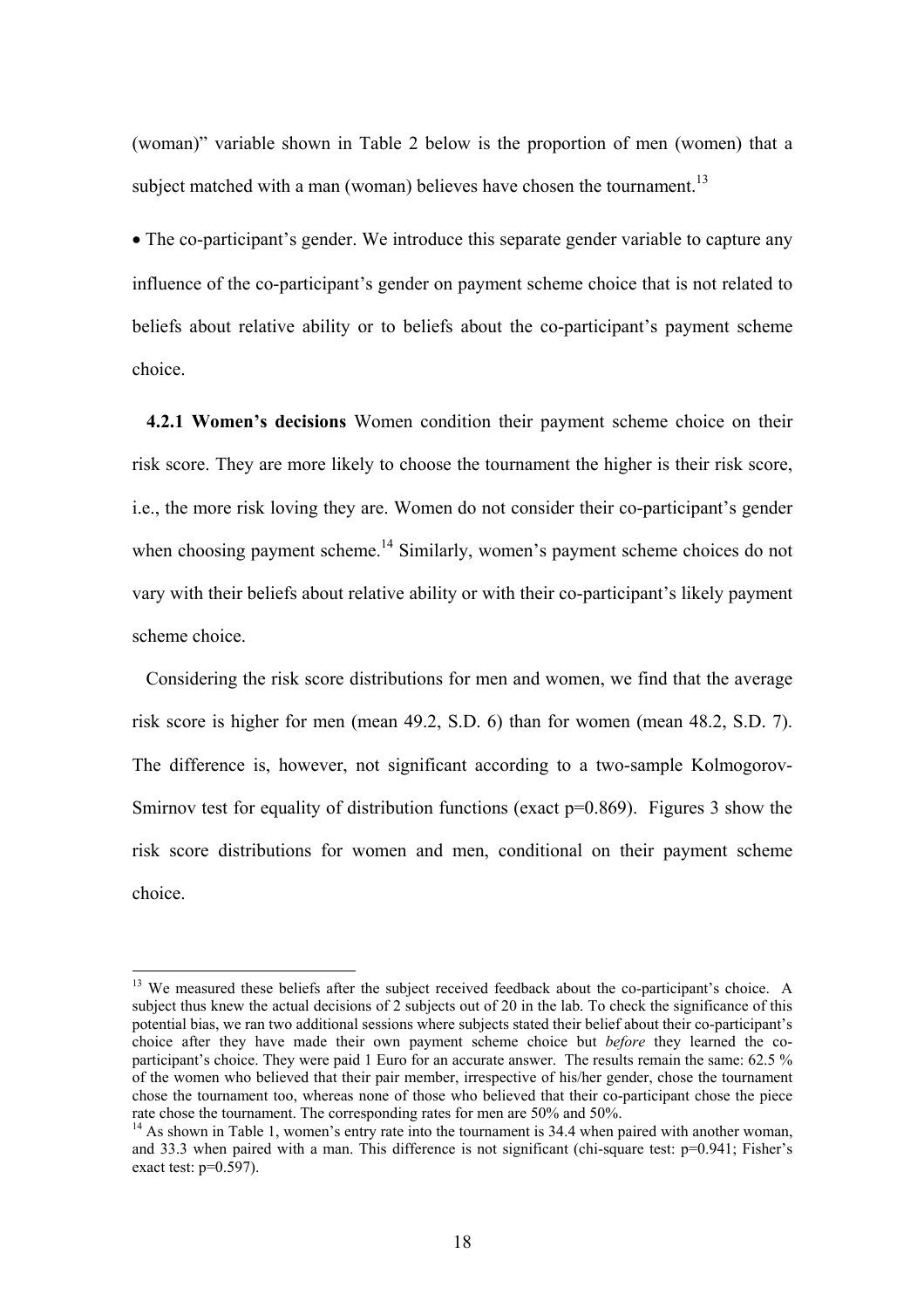| <b>Variables</b>                         |             | Women           | Men         |                 |  |
|------------------------------------------|-------------|-----------------|-------------|-----------------|--|
|                                          | Coefficient | Marginal effect | Coefficient | Marginal effect |  |
| Constant                                 | $-5.5623*$  |                 | $-0.9731$   |                 |  |
|                                          | (2.287)     |                 | (1.836)     |                 |  |
| Male co-participant                      | $-1.8562$   | $-0.578$        | 3.1766*     | $0.861*$        |  |
|                                          | (2.444)     | (0.544)         | (1.352)     | (0.147)         |  |
| Risk score                               | $0.0807*$   | $0.031*$        | $-0.0295$   | $-0.012$        |  |
|                                          | (0.041)     | (0.016)         | (0.036)     | (0.014)         |  |
| Expected relative                        | 0.0274      | 0.011           | 0.0453      | 0.018           |  |
| ability when co-                         | (0.052)     | (0.020)         | (0.083)     | (0.033)         |  |
| participant is a                         |             |                 |             |                 |  |
| woman                                    |             |                 |             |                 |  |
| Expected relative                        | 0.1777      | 0.068           | $-0.0564$   | $-0.022$        |  |
| ability when co-<br>participant is a man | (0.181)     | (0.071)         | (0.047)     | (0.019)         |  |
| Beliefs about                            | 0.0287      | 0.011           | $0.0475*$   | $0.019*$        |  |
|                                          | (0.019)     | (0.007)         | (0.023)     | (0.009)         |  |
| women's entry rate                       |             |                 |             |                 |  |
| when paired with a<br>woman              |             |                 |             |                 |  |
| Beliefs about men's                      | 0.0395      | 0.015           | $-0.0055$   | $-0.002$        |  |
| entry rate when                          | (0.029)     | (0.011)         | (0.012)     | (0.005)         |  |
| paired with a man                        |             |                 |             |                 |  |
| LR $\chi^2$                              | 13.77       |                 | 10.25       |                 |  |
| Prob $\geq \chi^2$                       | 0.0323      |                 | 0.1146      |                 |  |
| Log Likelihood                           | $-20.0345$  |                 | $-22.5521$  |                 |  |
| Pseudo $R^2$                             | 0.2558      |                 | 0.1851      |                 |  |
| N                                        | 40          |                 | 40          |                 |  |

Table 2. Tournament pay scheme choice (Probit model)

Note: standard errors in parentheses; \* significant at the 5% level.

The women who choose the tournament are significantly more risk-loving than the women who choose the piece rate (means 52 and 46.3 respectively, S.D. 7.3 and 6; Kolmogorov Smirnov test: exact p=0.085). In contrast, the men who choose the tournament are as risk-loving as those who choose the piece-rate scheme (mean 49.3 and 49, respectively, S.D. 6.3 and 6.4; Kolmogorov Smirnov test: exact p=0.993).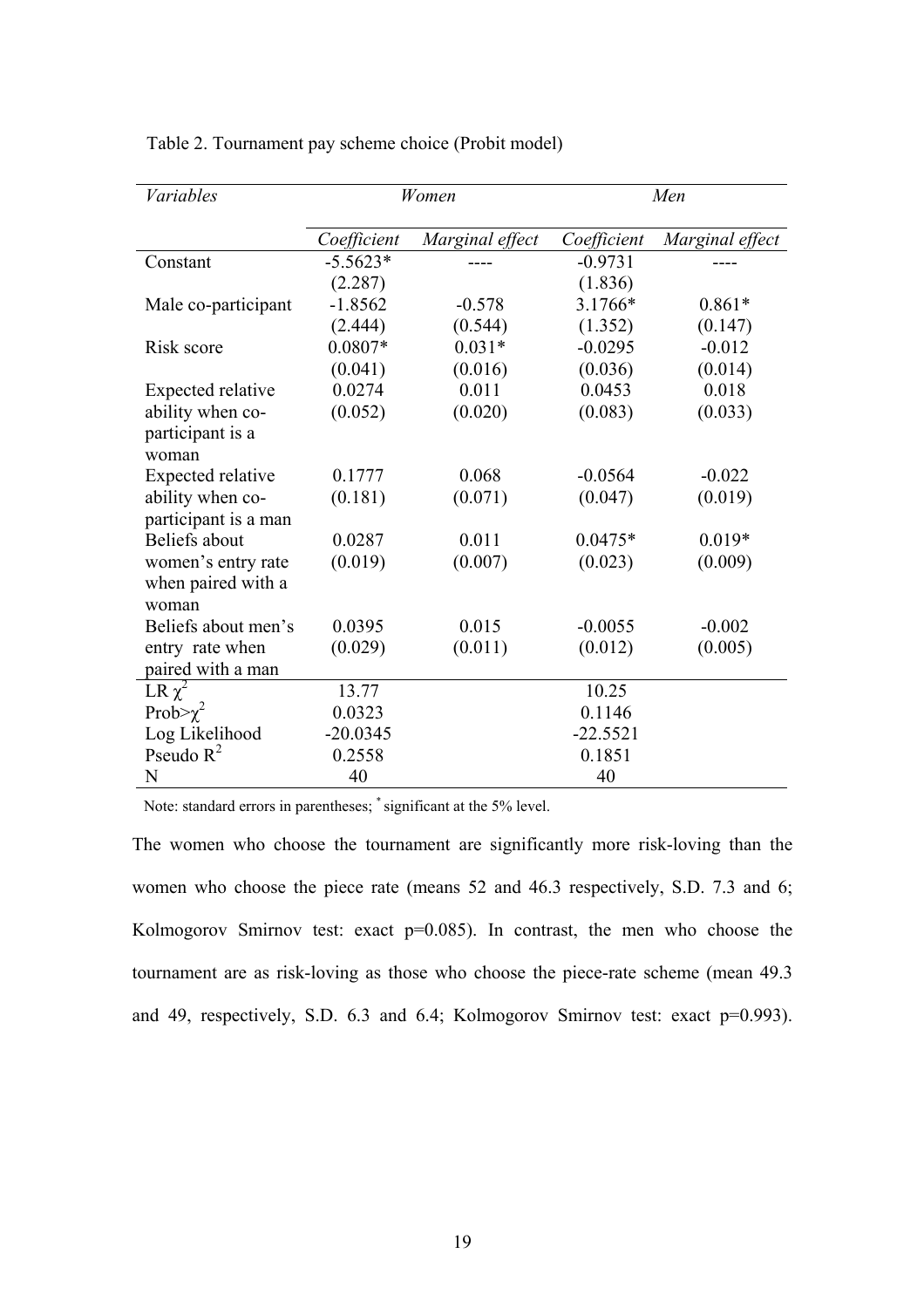Variations in risk preference thus contribute to explain variations in women's choices, but not men's.<sup>[15](#page-22-0)</sup>



Figure 3a. Distribution of risk scores by payment scheme (Women)



Figure 3b. Distribution of risk scores by payment scheme (Men)

**4.2.2 Men's decisions** Unlike women, men's payment scheme choices depend on the co-participant's gender. Other things equal, men are more likely to choose the tournament when matched with a man than when matched with a woman. From the raw data in Table 1, men's entry rate into the tournament when matched with a man or a woman is 62.5 and 55.6, respectively.

<span id="page-22-0"></span> $\overline{a}$ <sup>15</sup> If our risk attitude elicitation method underestimated gender differences compared to a method based on lottery choices, we should expect that this difference in choices conditional on the risk score would be even larger.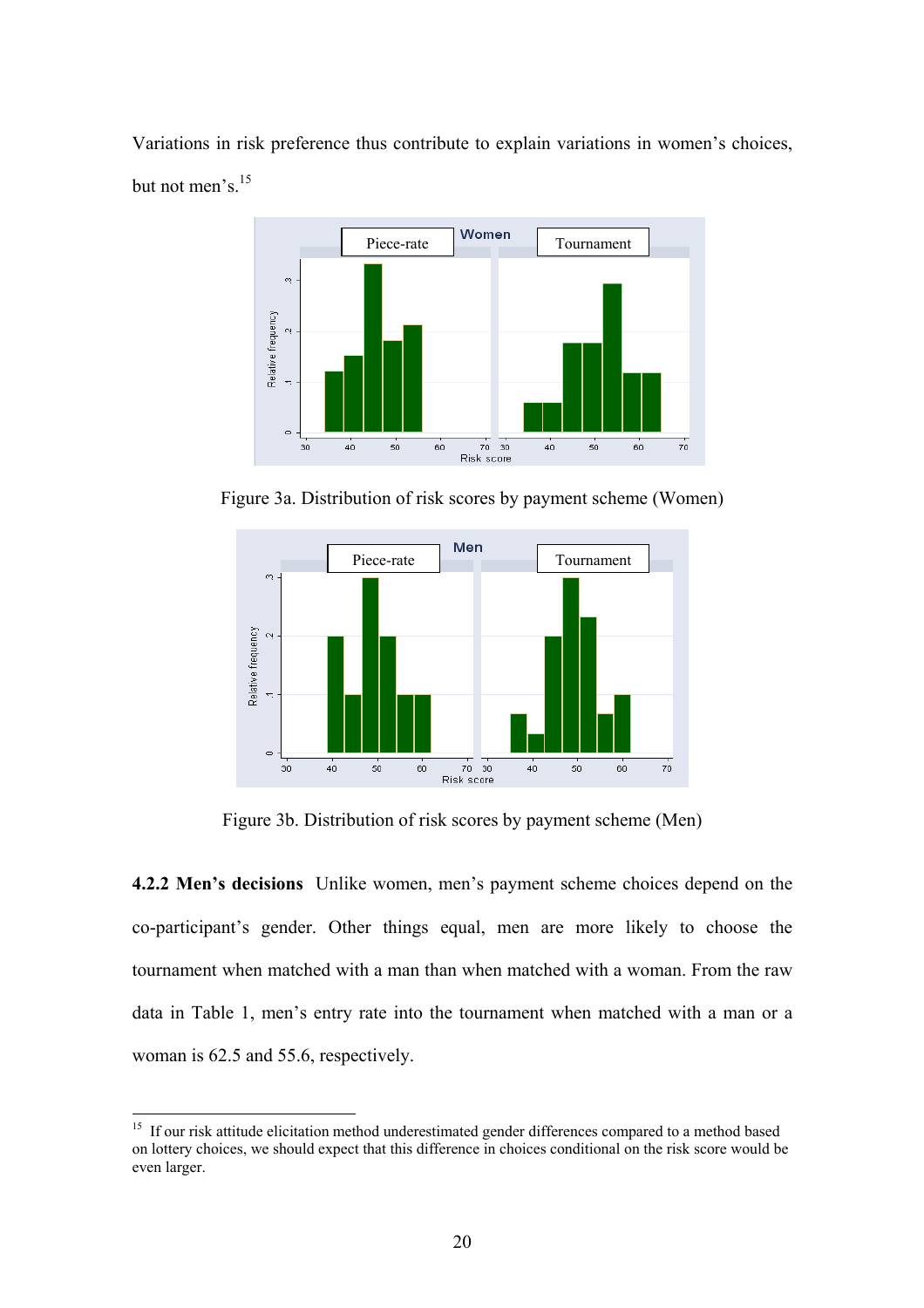Moreover, the higher the proportion of women believed to enter the tournament by a man who is matched with a woman, the more likely this man is to choose the tournament himself. But when matched with another man, he tends to choose the tournament regardless of his belief about how many men chose the tournament. Thus men tend to compete against women only if they believe that the women are going to compete - or, in other words, men compete against women if men believe the women will conform to what men expect to be typical male behavior.

#### **4.2.3 Similarities between men and women**

**Beliefs about payment scheme choice conditional on gender** Women and men on average share the same beliefs about women's likelihood of choosing the tournament payment scheme (45% and 43.6%, respectively; MWU test<sup>[16](#page-23-0)</sup>:  $p=0.418$ ). The same applies to beliefs about men (67.9% and 62.5%, respectively; p=0.410). The actual percentages of women and men choosing the tournament are 34% and 60%. We can therefore not explain the gender gap in competition by differences in beliefs about the co-participant's payment scheme choice. And men are not more likely than women to choose the tournament because men suffer more than women from 'competitive blind spots', i.e., ignoring that other people may also choose to compete. Indeed, comparing the stated beliefs with the actual percentages of men and women choosing the tournament shows that both men and women slightly overestimated how many would compete.

**Beliefs about relative ability** The econometric analysis shows that neither women nor men condition their payment scheme choices on beliefs about relative ability. In addition, the raw data show that, first, men and women have the same beliefs regarding

 $\overline{a}$ 

<span id="page-23-0"></span><sup>&</sup>lt;sup>16</sup> MWU test denotes the Mann-Whitney U test.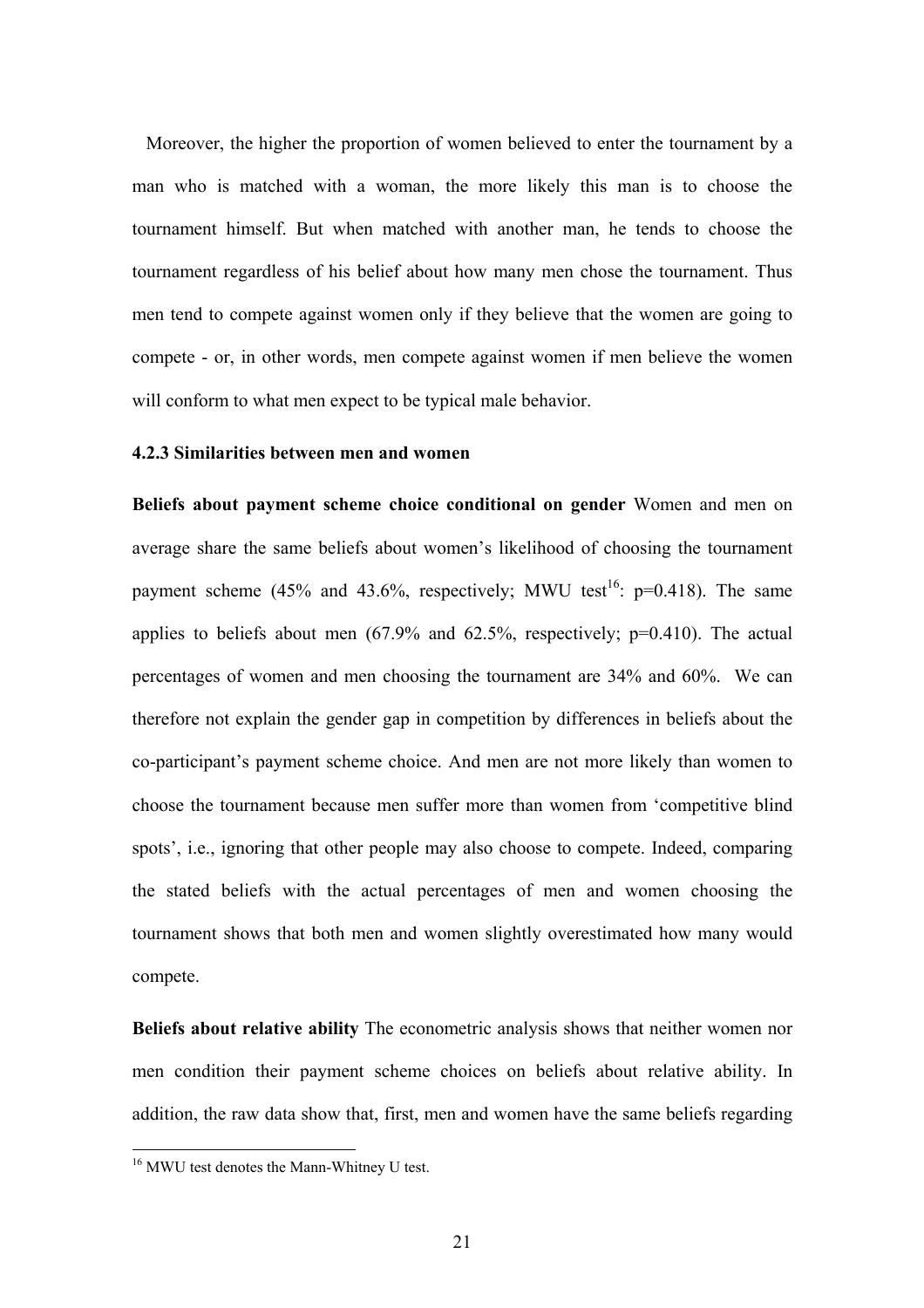their own expected performance (MWU test: p=0.541): Men and women expect to solve 14.5 and 14 mazes, respectively (S.D. 5). Those who choose the tournament are not more optimistic than the others (MWU tests:  $p=0.984$  for men and  $p=0.441$  for women).

 Second, on average, women believe that men solved 11 and other women solved 9.4 mazes (S.D. 3, Wilcoxon test: p=0.000); men believe that other men solved 11.6 mazes and women solved 9.9 mazes (S.D. 2 and 3, Wilcoxon test: p=0.000). Average men's and women's predictions about either female or male ability are thus similar (MWU test:  $p=0.274$  and  $p=0.19$ , respectively), and so men and women have similar beliefs about their higher relative ability, both when matched with a man (MWU test: p=0.319) or when matched with a woman  $(p=0.831)$ . In each case the typical man and woman believes he/she is better than his/her co-participant.

#### **4.3 Task performance**

The average number of mazes solved by women and men is 10.4 and 12.8 mazes, respectively (S.D. 3 mazes). The difference is significant (see Table 3). To consider effort in more detail, we distinguish between the situation where a subject was the only one to choose the tournament (a 'single-person tournament'), and the case where both a subject and the co-participant chose the tournament (a 'two-person tournament'). Table 3 gives an overview.

| Gender            | Total   | Payment scheme              |            |            |  |
|-------------------|---------|-----------------------------|------------|------------|--|
|                   |         | Single-person<br>Piece-rate |            | Two-person |  |
|                   |         |                             | Tournament | Tournament |  |
| Women             | 10.4    | 10.5                        | 9.6        |            |  |
| Men               | 12.8    | 11.6                        | 14.5       | 12.5       |  |
| Significance of   |         |                             |            |            |  |
| difference by     | p<0.001 | $p=0.249$                   | $p=0.002$  | $p=0.226$  |  |
| gender (MWU test) |         |                             |            |            |  |

Table 3: Average task performance (number of solved mazes)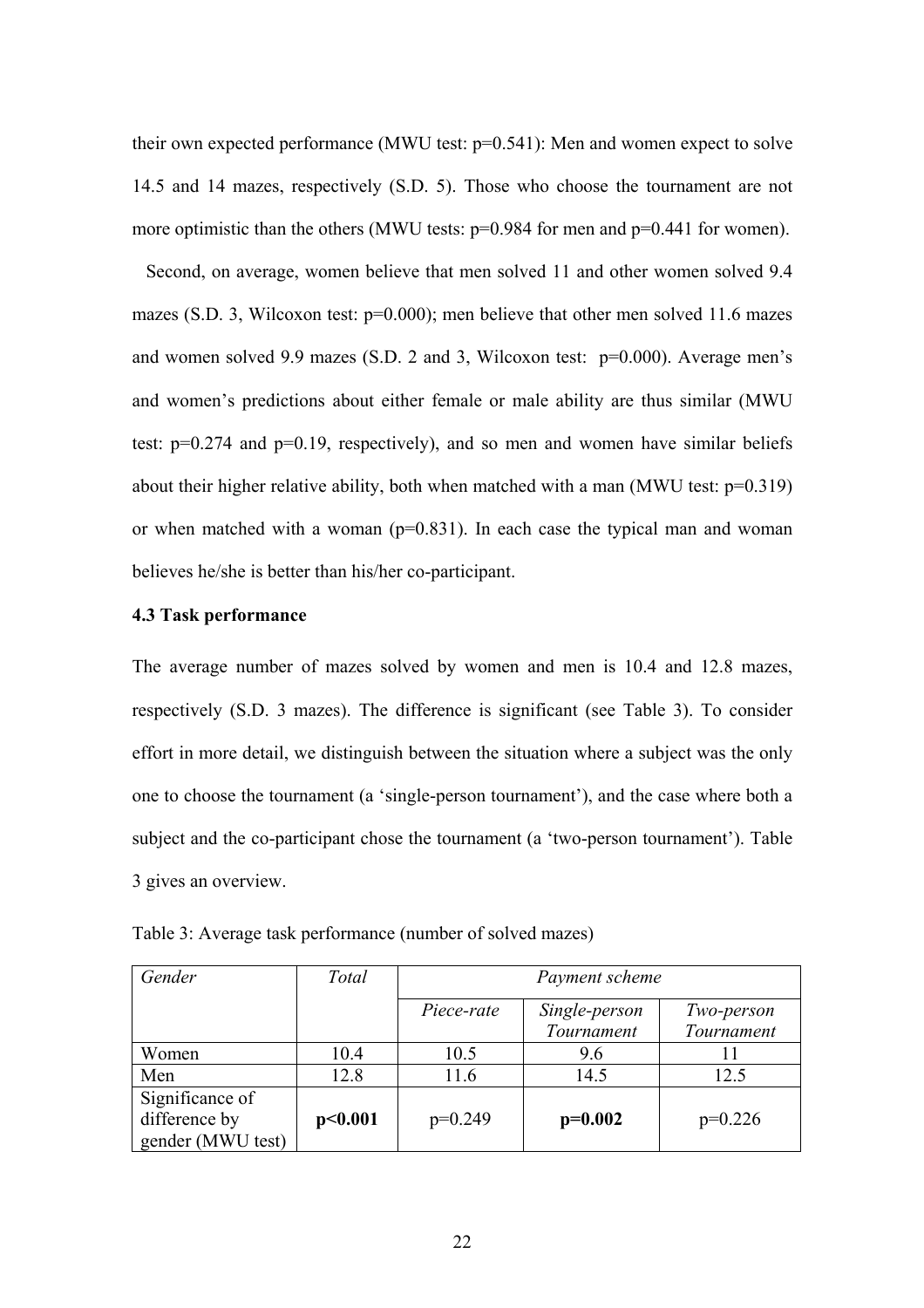The only significant gender difference in the number of mazes solved is in single-person tournaments, where men perform better than women. In the piece-rate scheme and in two-person tournaments men and women perform equally well.

Table 4 shows separate OLS regressions of task performance (number of mazes solved) by gender in which the mode of payment (piece rate or tournament) is treated as exogenous.<sup>[17](#page-25-0)</sup> The "choice of tournament" variable is coded 1 if the subject has chosen the tournament, and 0 otherwise. The "two-person tournament" is coded 1 when, conditional on a subject having chosen the tournament payment scheme, the coparticipant chose the tournament too, and is coded 0 otherwise. The "two-person tournament with a male competitor" is coded 1 when both a subject and the coparticipant chose the tournament and when the co-participant is a man.

 Women's task performance does not depend on the chosen payment scheme. Moreover, when a woman is involved in a two-person tournament, the co-participant's gender has no significant influence. It is only those women who feel more confident at the task (i.e., who report a higher expected absolute ability) who perform better under all payment schemes.

 Men solve more mazes as soon as they have chosen the tournament, independently of whether they find themselves in a single or in a two-person tournament. Moreover, men work harder in a two-person tournament against other men than against women. Indeed, a closer look at the raw data shows that the men who are in a two-person tournament solve fewer mazes when the co-participant is a woman (9.0) than when the co-

 $\overline{a}$ 

<span id="page-25-0"></span> $17$  We initially estimated a model in which the choice of payment scheme was endogenous to performance based on a treatment-effects model using full-information maximum likelihood methods. Thus, tournament choice was the endogenous treatment dummy and number of mazes solved the continuous outcome variable. The results showed that the two processes could be treated independently. In addition, a Poisson regression of the count variable (number of mazes solved) yielded comparable estimates as those reported in Table 4.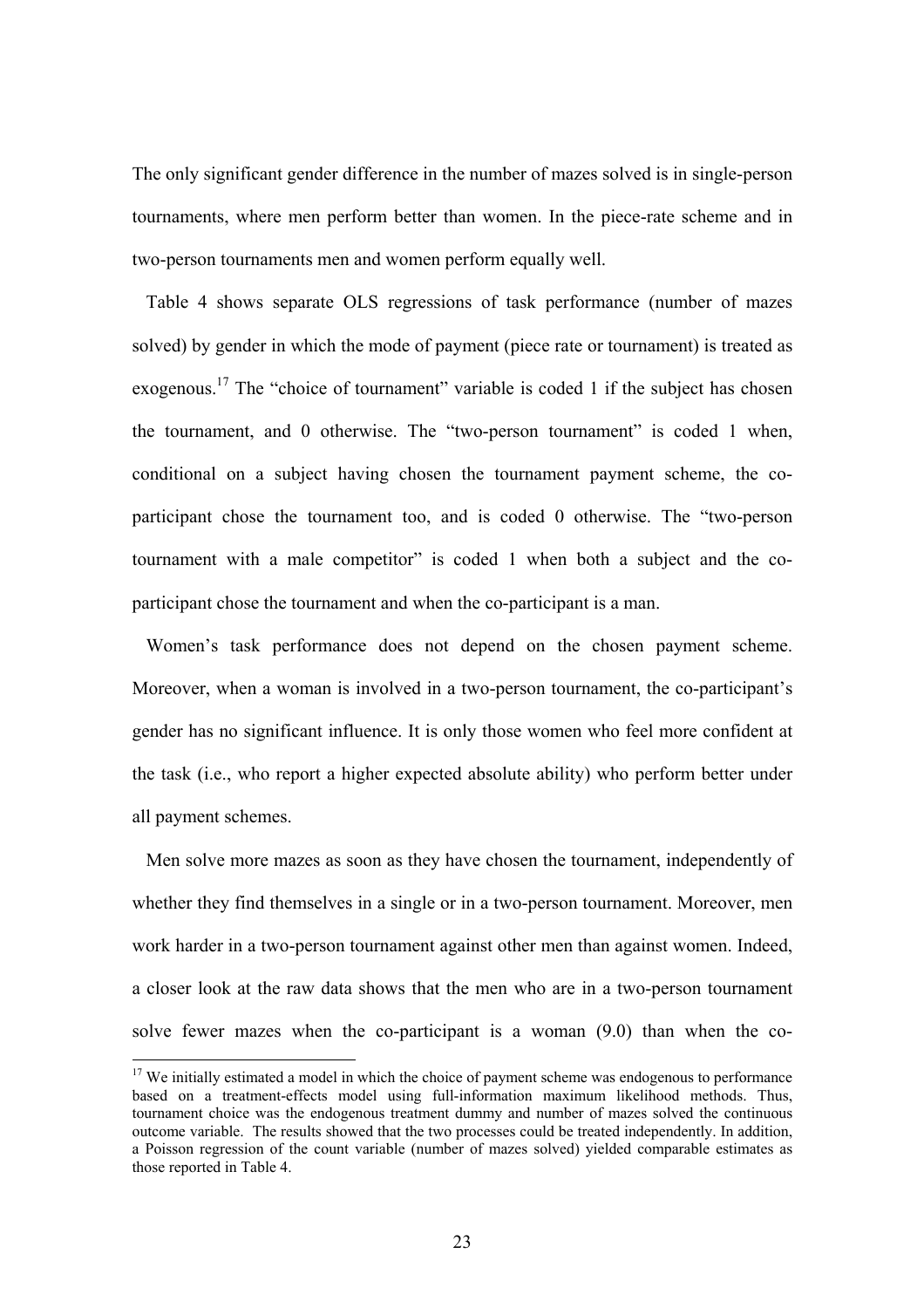participant is a man (13.4). Moreover, since women solve 12.0 mazes when matched with a man in a two-person tournament, the women outperform the men in these situations.

Table 4. Task performance (OLS model)

| Variables                      | Women      | Men        |
|--------------------------------|------------|------------|
| Constant                       | 7.0880**   | 8.1457**   |
|                                | (1.287)    | (1.334)    |
| Choice of tournament           | $-1.4163$  | 2.5705*    |
|                                | (1.086)    | (1.031)    |
| Two-person tournament          | 2.3889     | $-4.4765*$ |
|                                | (1.856)    | (1.929)    |
| Two-person tournament with a   | $-0.5644$  | 4.0618*    |
| male competitor                | (2.403)    | (1.940)    |
| Expectations about own ability | $0.2502**$ | $0.2366**$ |
|                                | (0.086)    | (0.079)    |
|                                |            |            |
| Prob>F                         | 0.0535     | 0.0009     |
| $R^2$                          | 0.1836     | 0.3333     |
| Adjusted $R^2$                 | 0.1110     | 0.2740     |
| N                              | 50         | 50         |

Note: Standard errors in parentheses. \*\*significant at the 1% level, \* significant at the 5% level.

 A possible explanatation for the fact that men in a two-person tournament work less hard when facing a woman than a man is chivalry (see also Eckel and Grossman, 2001). It is difficult to interpret this male behavior as a maximizing response to beliefs that the woman is less able at the task than the man: if the man believes he will win the competition he should work as hard as when he is in a single-person tournament.

**Earnings** We observe an average earnings gap of 24.3% in favor of men. This difference is marginally significant (MWU test:  $p=0.056$ ). This difference results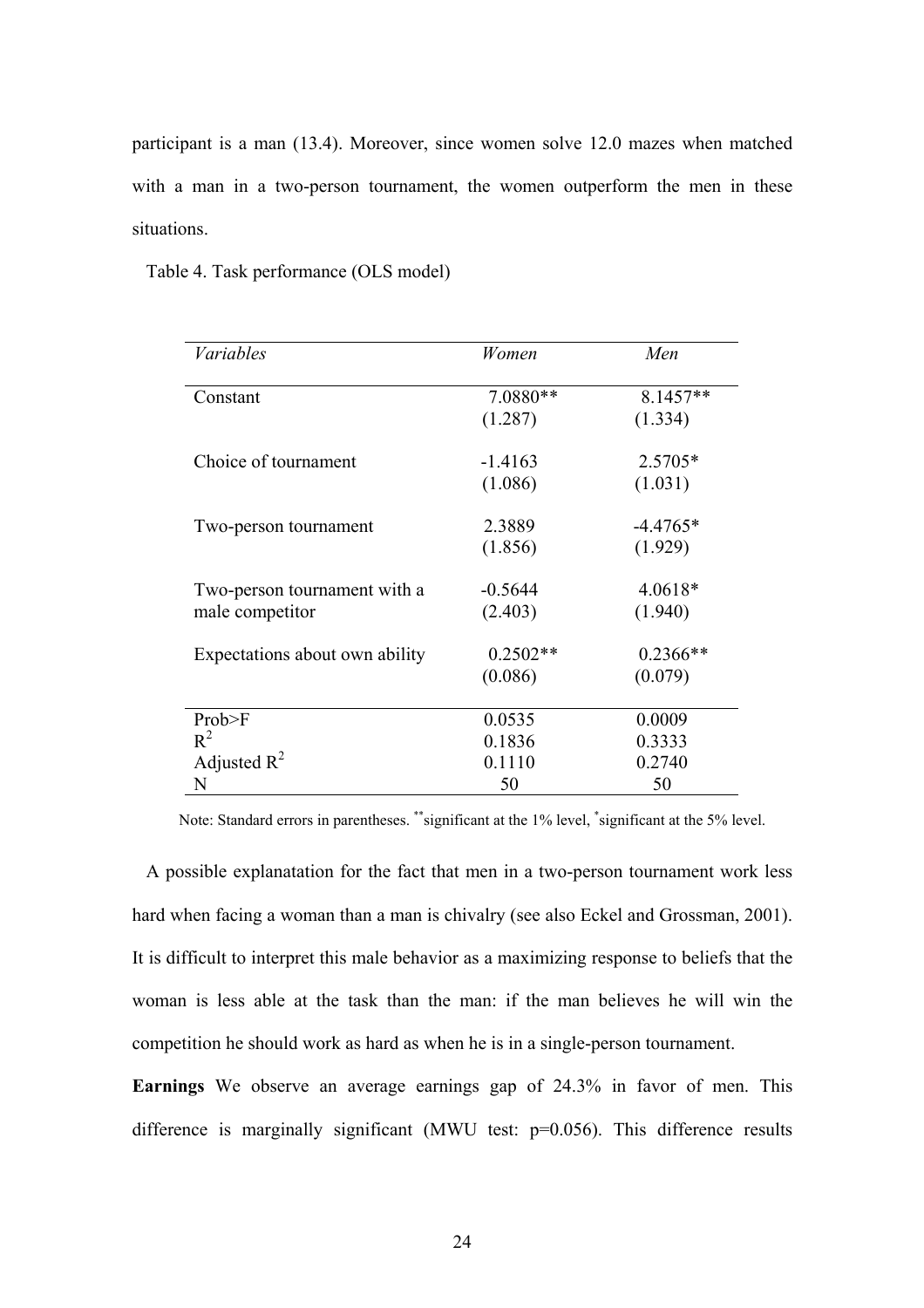mainly from the male-female performance differences in single-person tournaments. But, whereas men earn more than women in both the piece rate and the single-person tournaments, in two-person tournaments women earn 18.8% more than men. This can be attributed to the chivalry phenomenon described above, i.e., that men work less hard against women than against men in two-person tournaments. Is is therefore not the case that women always perform less efficiently than men once they have chosen to operate in a competitive environment.

#### **4.4 Allowing subjects to choose a male or female co-participant**

In our experiment, subjects could not choose whether to interact with women or men – each subject was allocated a male or a female co-participant. Suppose we increase subjects' 'control' over their environment by letting them choose their co-participant – will this affect payment scheme choices?

 We ran a treatment where subjects *choose* to interact with a man or with a woman before choosing payment scheme and performing the task. Four additional sessions, involving 41 women and 39 men, were organized. Each subject saw on the screen the pseudonyms of two subjects, one a female and the other a male pseudonym. The subject then chose one of the two subjects as his/her co-participant.<sup>[18](#page-27-0)</sup> The rest of the game and the payoffs are the same as in the base experiment.

 68.3% of women and 71.8% of men choose to be paired with a woman (the difference is not significant; chi-square test:  $p=0.733$ ). Both percentages are significantly different from a random choice (binomial tests:  $p=0.027$  for women and  $p=0.009$  for men). In comparison with the base treatment, both men and women are more likely to choose the

 $\overline{a}$ 

<span id="page-27-0"></span> $18$  A subject is always matched with the person he chose. Suppose that subject X chooses Y who chooses Z. Suppose also they all choose the tournament. X's performance is then compared with Y's. Y is not informed about him/her being chosen by X, and Y's payoff only depends on the performance comparison between Y and Z.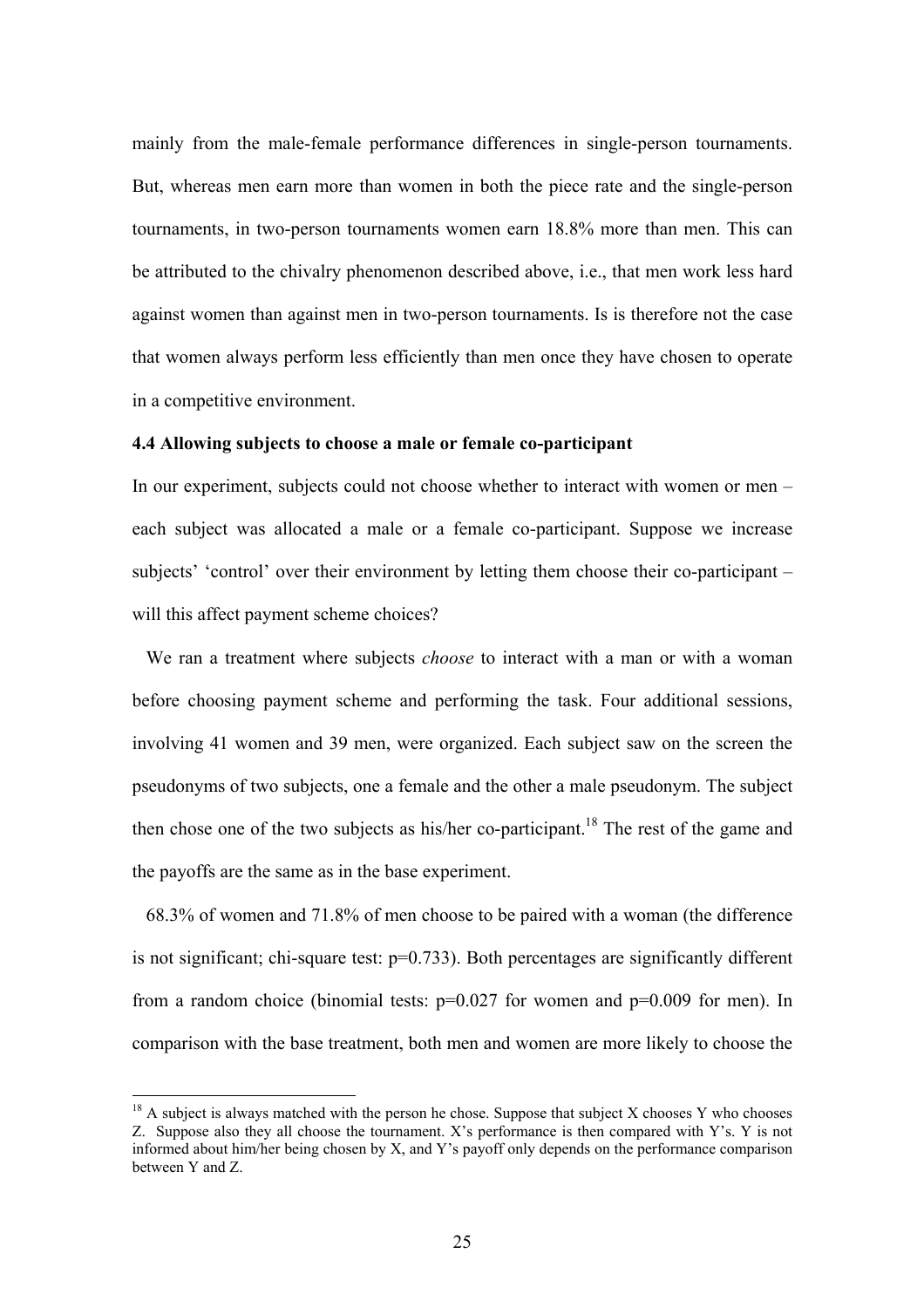tournament. The only marginally significant difference is that, of the women who choose to be matched with another woman, 57.1% choose the tournament, while only 34% of the women who were exogenously matched with a woman selected the tournament (MWU test: p=0.079). The overall proportion of women who choose the tournament increases from 34.0 to 53.7 (MWU test: p=0.061), whereas men's entry rate into the tournament also increases, from 60 to 74.4, but not significantly so (MWU test: p=0.157). Therefore, giving subjects more 'control' over their environment decreases the gender gap in tournament choice from 26 points in the base treatment to 20.7 points, but it is still significant (MWU test:  $p=0.056$ ).<sup>[19](#page-28-0)</sup>

 As regards task performance, our result that women compete more when they can choose to play against a woman relative to when they are exogenously assigned a female co-participant differs from the finding in Gneezy, Niederle, and Rustichini (2003). They find that women compete more in *exogenous* all-women groups than in *exogenous* mixed groups.<sup>[20](#page-28-1)</sup> In our experiment female competitiveness is higher in *endogenous* female pairs than in *exogenous* female pairs.

#### **5. Discussion**

 $\overline{a}$ 

In our experiment men are more likely to choose the tournament payment scheme when matched with a man than with a woman. And when matched with a woman, the more likely women are believed to choose the tournament, the more likely the man is to choose the tournament as well. Men are influenced by gender *per se*, and not because gender labels provide information about the fundamentals, such as relative ability.

<span id="page-28-0"></span><sup>&</sup>lt;sup>19</sup> Separate Probit regressions by gender (not reported here) indicate that men's choice of a female coparticipant cannot be explained by beliefs about relative ability nor by their beliefs about the coparticipant's payment scheme choices. Women's choice of male partners is mainly influenced by own confidence: those who have high expectations regarding their absolute ability are more likely to select a male co-participant.

<span id="page-28-1"></span><sup>&</sup>lt;sup>20</sup> In our experiment, when both a woman and her co-participant chose the tournament, women on average solve 12 mazes when the co-participant is a man, and solve 10.2 mazes when the co-participant is a woman. The difference is, however, not statistically significant  $(p=0.354)$ .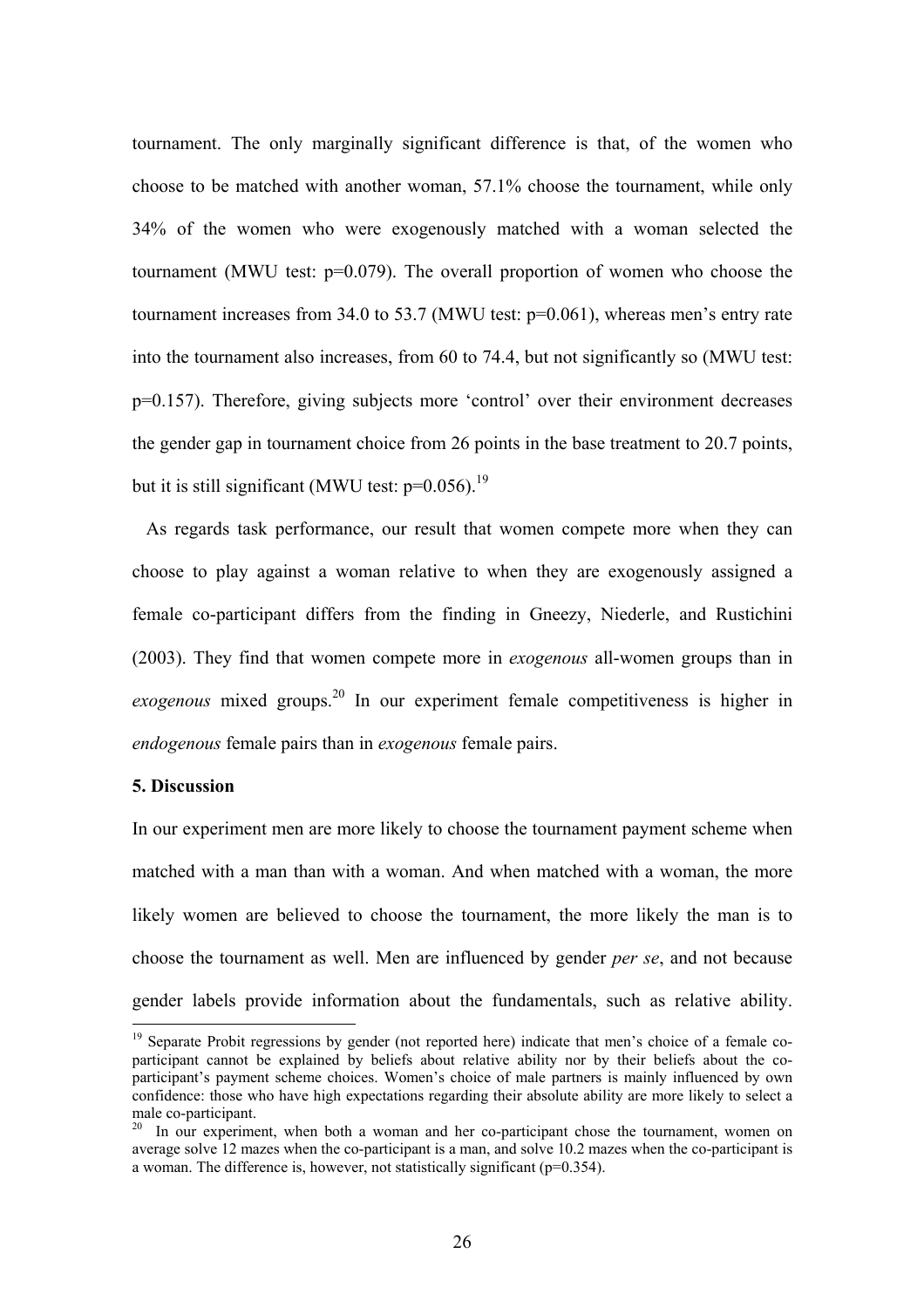Indeed, considerations of relative ability do not explain subjects' payment scheme choices. We also found that when women have more control over the environment, i.e. when they can choose the gender of their co-participant, they become more competitive.

We can explain the observed behavior in various ways. There may be a social norm, according to which men "must" or "should" compete with men, whereas women should be "careful" or "choosy" and only choose to compete when this is clearly deemed favorable. The observed male behavior conforms somewhat to such a norm, since men always compete more against men than against women, and compete against women *when the latter are thought to compete*. Similarly, only women who are not too concerned about risk choose the tournament. Indeed, whereas both men and women did not differ in risk attitudes, only women conditioned their payment scheme choices on this variable.

 Another explanation for the observed behavior is biological: In the daily struggle for survival faced by our ancestors, males competed for females, and those males who performed best had the most offspring. The optimal behavior for child-bearing females, on the other hand, was one of cautiousness, selectivity, and avoidance of risky or threatening situations. See Knight (2002) for a survey of research in biology, and the discussion in Croson and Gneezy (2004). This story finds some support in our data, since men in our experiment compete less against women than against men. But if the male believes that the female will compete (i.e., according to the gender norm described here, effectively in the eyes of the men "behave like a man"), then the male is more likely to choose the tournament.

Of course, these are just speculations, and we outline them only to indicate the need for further research. Moreover, it should be recalled that both men and women became

27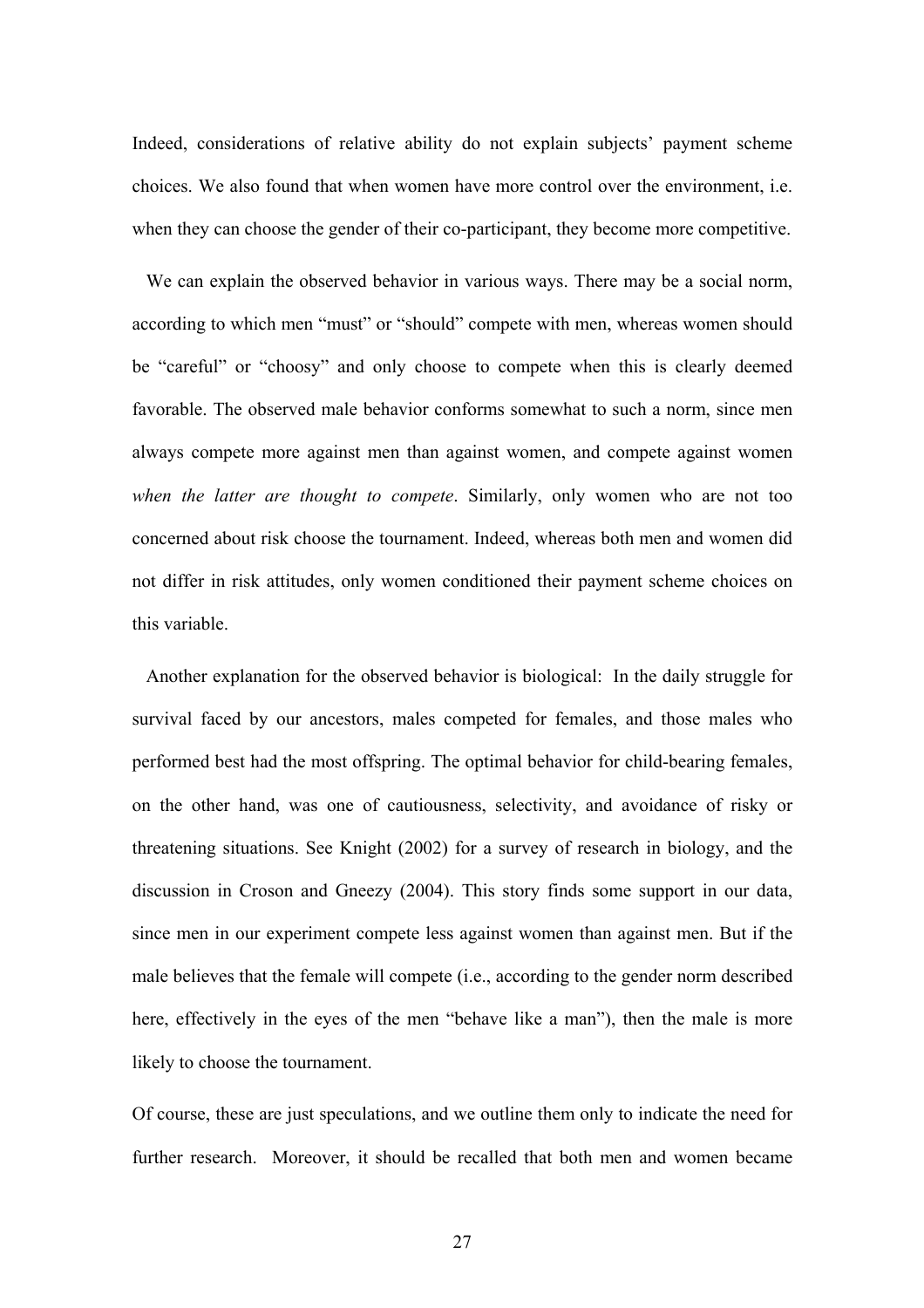more competitive when we exogenously raised the expected monetary payoff from the tournament relative to the piece rate. Thus our subjects react to standard economic incentives. Standard economic incentives therefore interact with social considerations. An analysis based on economic variables should also acknowledge the existence of gender-based social norms.

#### **6. Conclusion**

We report on an economic experiment where subjects before performing a task choose whether to perform under a competitive payment scheme (tournament) or a noncompetitive payment scheme (piece rate). We find that women are less likely than men to choose the competitive payment scheme.

 In explaining this difference we find that while many men and women are overconfident about relative ability, beliefs about relative ability do not predict choices of women or of men. Instead, we find that women are primarily 'internally' oriented in their choice of payment scheme in the sense that risk aversion matters for their choices. Men on the other hand seem to be 'externally' oriented as the co-participant's gender and not risk matters for their payment scheme choices. Male behavior depends on whether he interacts with a male or female co-participant. When facing a woman, the man competes more if he believes that women compete, too. But if the co-participant is a man, a man competes regardless of his beliefs about men's entry rate into the competition. We attribute this to the presence of social norms and possibly evolutionary factors.

 Our results show that in order to predict male and female competitive behavior, one must consider not only economic variables, such as the monetary payoffs and risk attitudes, that influence mainly women's decisions, but also uncover and describe the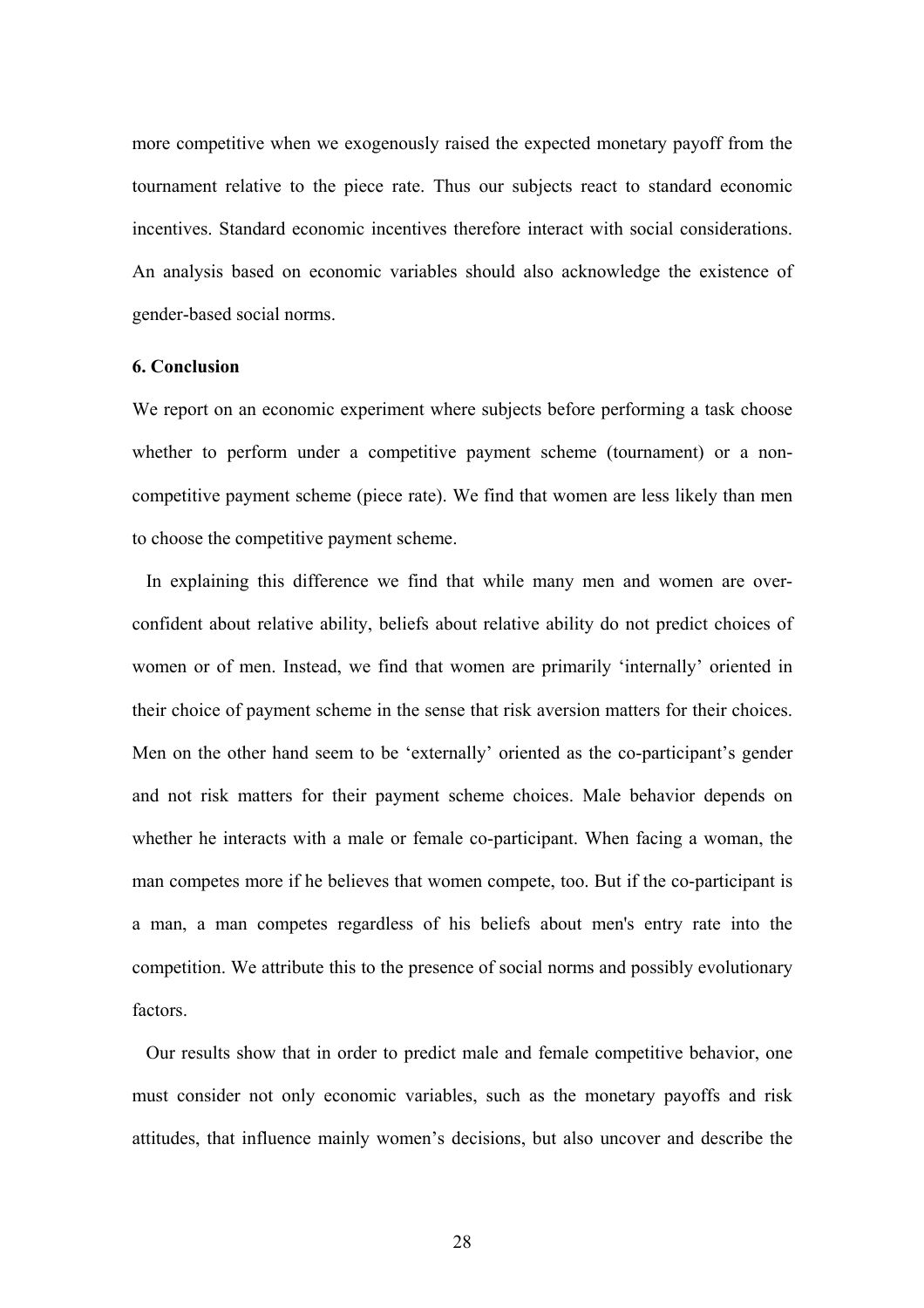social norms that influence behavior. Future work should carefully investigate how these two forces interact.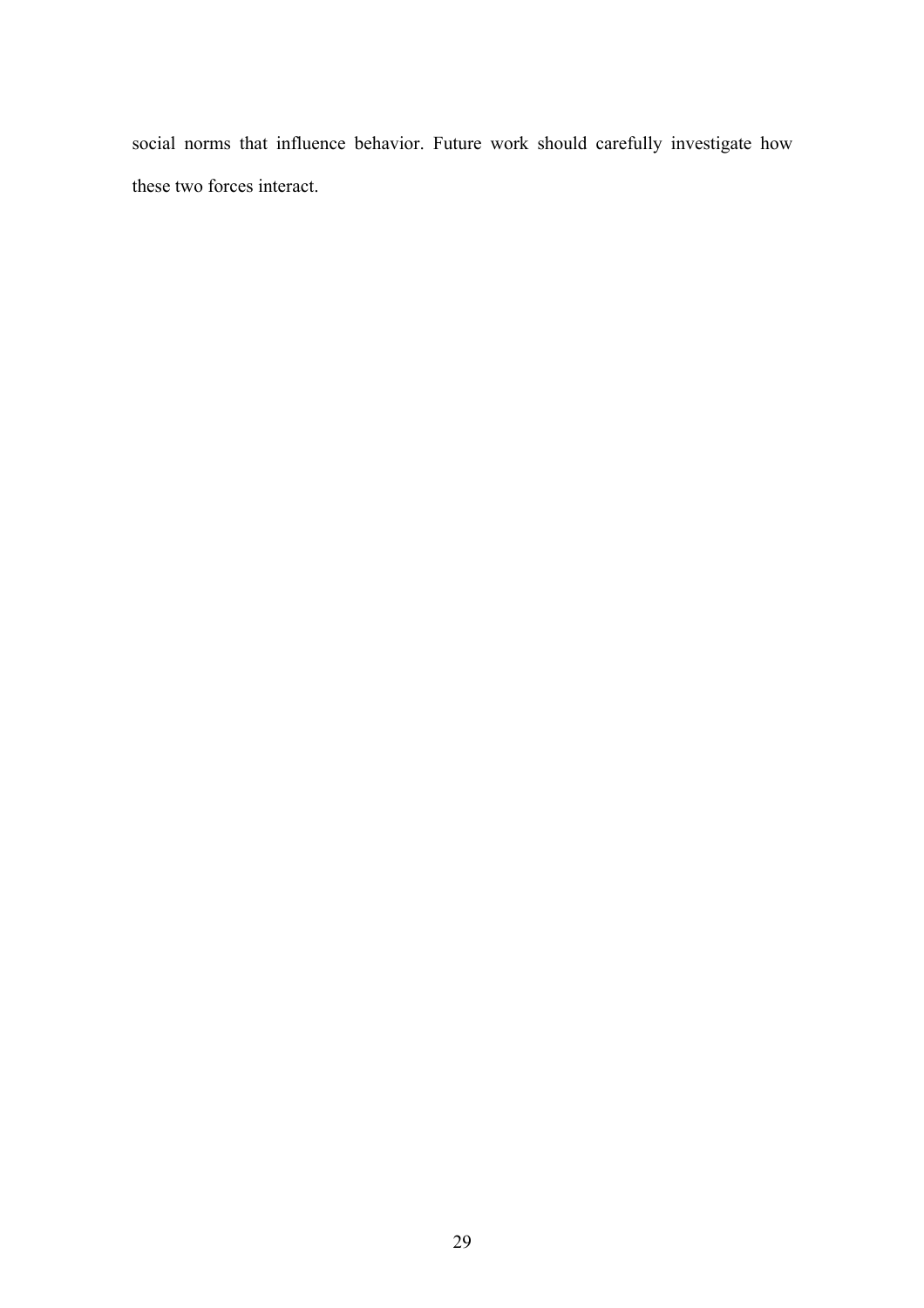#### A**ppendix 1. Instructions**

You are participating in an experiment on decision-making. During this session, you can earn money. The amount of your earnings depends on your decisions and the decisions of another participant you will interact with. During the session, your earnings are expressed in points with the following conversion rule:

#### 1 point =  $0.25 \in$

At the end of the session, you will be paid in cash your earnings obtained during this session after they have been converted into Euros. We will add up to these earnings an additional amount of money (a show-up fee of  $2 \epsilon + a$  minimum amount of  $2 \epsilon$  for your participation to a post-experimental questionnaire). You will get paid in a separate room in order to preserve confidentiality, on presentation of the ticket that you have randomly drawn from the envelope upon entering the laboratory. The whole session lasts about one hour long.

Before starting the session, you are kindly requested to supply some personal information about your gender, your age, your school, your level and field of studies and whether you have already participated in an experiment in economics. These anonymous pieces of information will remain confidential.

During this session, you will perform a task on your computer. This task consists of solving mazes. You are going to practice now by solving three mazes in order to get familiar with the task at hand.

As soon as you click the button "start", a maze appears on your screen. Starting from the green point located at the left of your screen, you can move around in this maze by using the mouse of your computer. The path you follow appears in green and a marker always indicates your current position in the maze. You can move forward, stop or restart from any point already reached whenever you want. You can also give up a maze before solving it and make another one appear by clicking the button "next". The maze is solved as soon as you reach the red point located at the right of the screen. You are always shown the time you have spent since you clicked the "start" button. All the participants can see the same three mazes.

When you have completed these three practice periods, you will be requested to answer the following question: "In your opinion, how many mazes do you think you could solve in 15 minutes?". The results of these practice periods and the answer to this question have definitely no consequences for the rest of the session, either for the person you will interact with, or for your earnings. After a moment, you will receive the instructions for the rest of the session.

If you have any questions, please raise your hand. Someone will answer your questions privately. Throughout the entire session, talking is not allowed.

#### **Instructions (continued)**

*[The instructions below were distributed to the participants when all of them had completed the practice periods and answered the question]* 

During this session, you are paired with another participant.

Both you and the participant you are paired with have to perform a task. The task consists of solving mazes during a limited period of time of 15 minutes. The number of mazes you solve contributes to determine your earnings. The session consists of three stages.

**In the first stage**, you are allocated a pseudonym (a fake first name). Then, we propose to you the pseudonyms of two participants in this session and we ask you to choose among these two persons the participant you will interact with.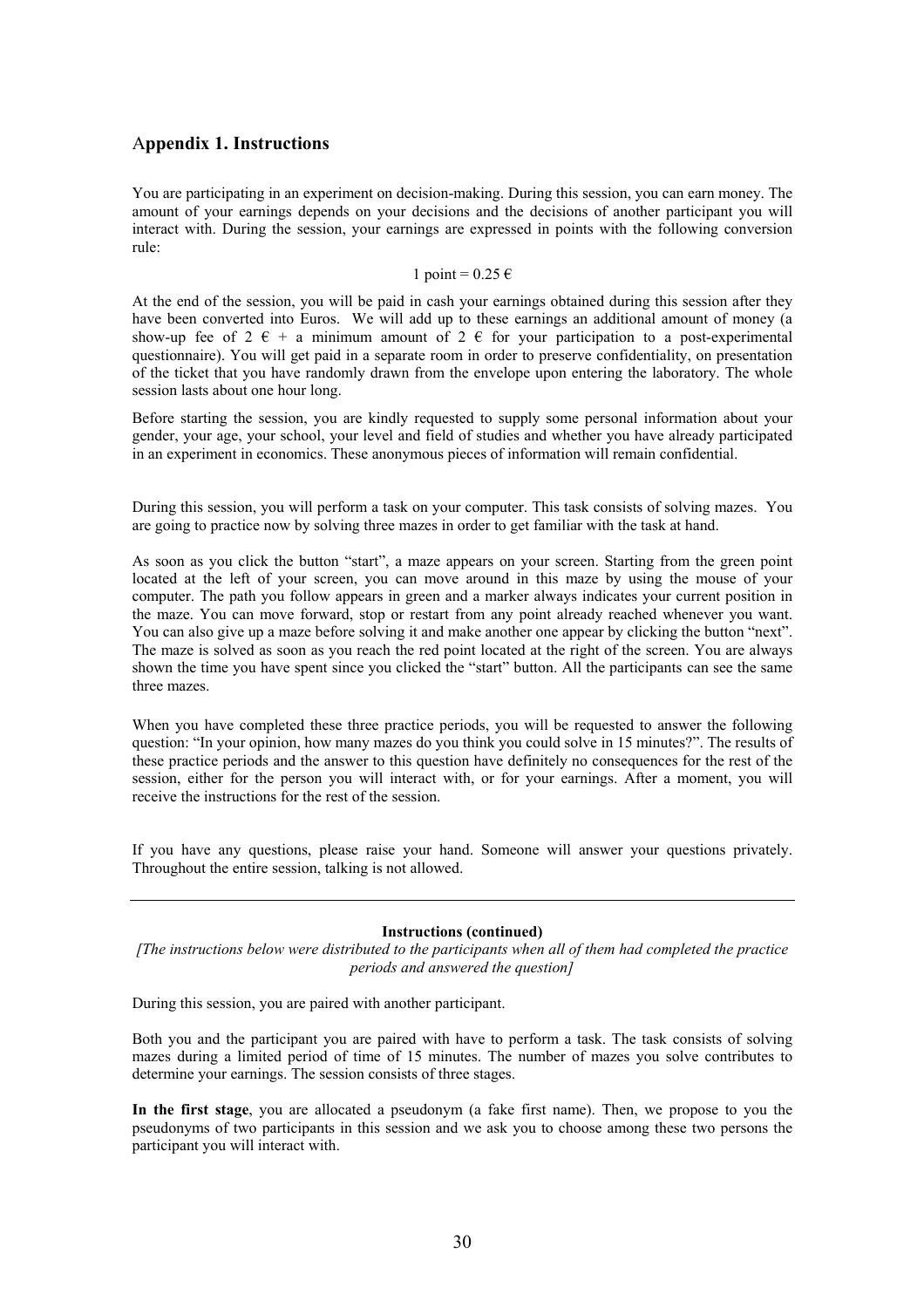**In the second stage**, you choose between two possible modes of payment, Mode A and Mode B. Your choice of the mode of payment and the choice of your co-participant determines the number of points you receive for each maze you solve personally.

| You choose | And your co-<br>participant<br>chooses |                        | You receive personally                                                                                                                                                                                            |                                                                                                                                                                       |
|------------|----------------------------------------|------------------------|-------------------------------------------------------------------------------------------------------------------------------------------------------------------------------------------------------------------|-----------------------------------------------------------------------------------------------------------------------------------------------------------------------|
| Mode A     | Mode A<br>or mode B                    |                        | 4 points for each maze you solve, no matter the number of<br>mazes solved by the participant you are paired with                                                                                                  |                                                                                                                                                                       |
| Mode B     | Mode A                                 |                        | 6 points for each maze you solve, no matter the number of<br>mazes solved by the participant you are paired with                                                                                                  |                                                                                                                                                                       |
| Mode B     | <b>Mode B</b>                          | vou<br>mazes than your | 6 points for each $\begin{vmatrix} 1 \\ 0 \end{vmatrix}$ point for each If you solve the<br>maze you solve if maze you solve if same number of<br>solve more you solve fewer mazes as your co-<br>mazes than your | participant,<br>a                                                                                                                                                     |
|            |                                        | co-participant         | co-participant.                                                                                                                                                                                                   | random<br>draw<br>determines<br>which<br>of you two receives<br>6 points for each<br>maze solved and<br>which of you two<br>receives 1 point for<br>each maze solved. |

You choose between Mode A and Mode B by clicking one of the two buttons available on your computer screen. Your choice is registered once you click "OK".

You are informed of the choice of your co-participant before moving to the third stage.

**In the third stage**, you perform the task of solving mazes during 15 minutes. Time is deducted as soon as you click the "start" button. To make a new maze appear on your screen, you can click the "next" button. The number of mazes you have currently solved is always visible on your screen, as the time already spent since the beginning of the task solving. All the mazes have a solution. All the participants receive the same mazes in the same order.

At the end of the 15 minute-period, you are informed about your payoff and the session is over. Then you are asked to fill out a post-experimental questionnaire, the details of which will be shown on your screen.

If you have any questions, please raise your hand. Someone will answer your questions privately.

------------------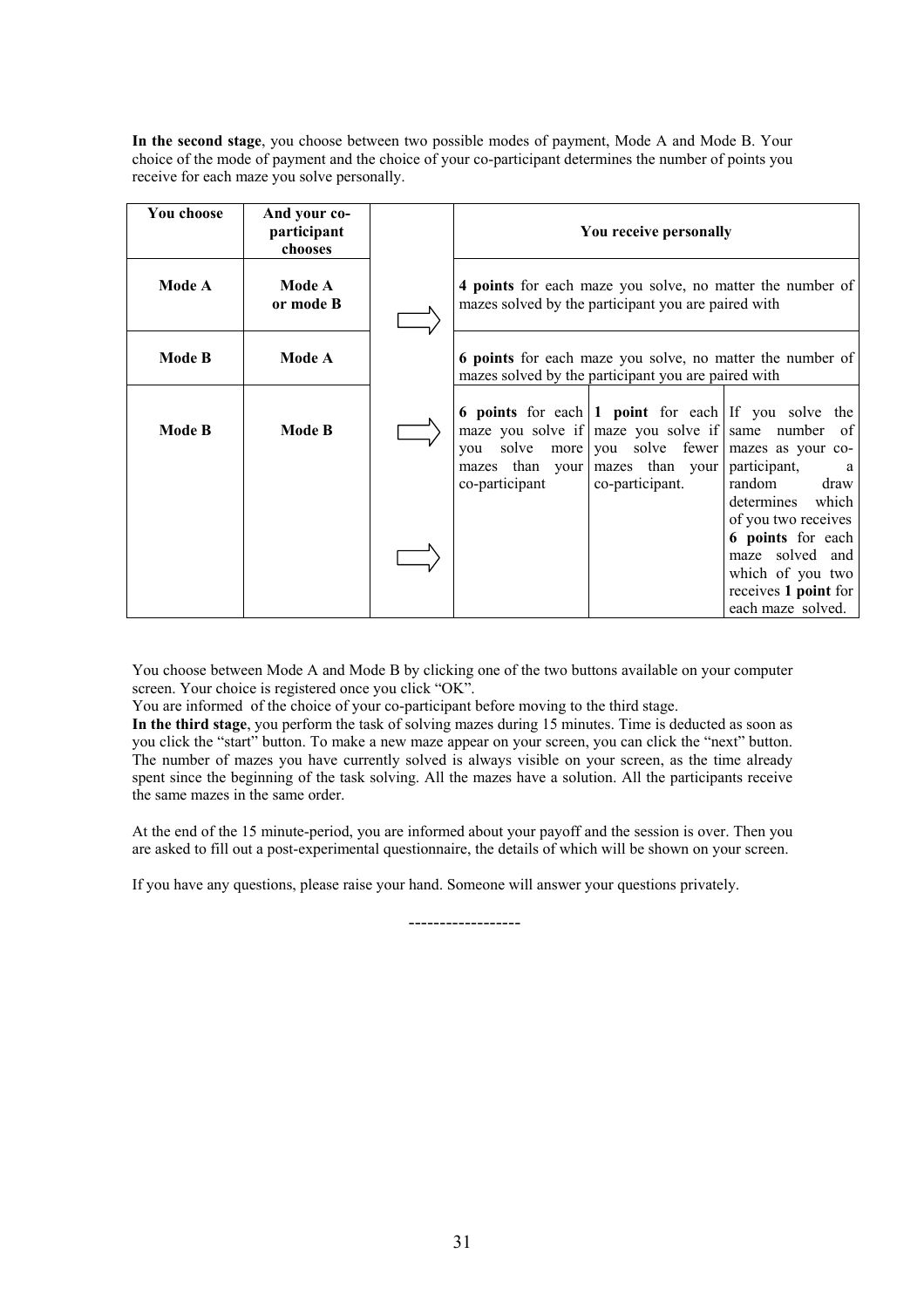#### **Appendix 2. Post-experimental questionnaire**

You are kindly requested to answer the following questionnaire that consists of two parts. By answering these questions, you can earn between 2 and 5 Euro more. The answers to these questions are anonymous and confidential. Communication is not allowed.

#### **1 st part**

**You will receive 1 Euro for each correct answer to the following questions.** 

For your information, in this session, there were women and men.

**Question 1.** In your opinion, what is the average number of mazes solved by the women in this session (including yourself if you are a woman)?

**Question 2.** In your opinion, what is the average number of mazes solved by the men in this session (including yourself if you are a man)?

**Question 3.** In your opinion, how many women in this session have chosen mode B (including yourself if you are a woman)?

**Question 4**. In your opinion, how many men in this session have chosen mode B (including yourself if you are a man)?

#### $2<sup>nd</sup>$  part. You earn  $2 \in$  for sure by answering the following 16 questions.

For each of the following statements, please indicate **the likelihood** that you engage in each activity or behavior, by using the following scale, and by entering a number between 1 (very unlikely) and 5 (very likely):

| Very unlikely | Jnlikely | Not sure | Likely | Very likely |
|---------------|----------|----------|--------|-------------|

| Betting a day's income at a high stake playing cards game:             |                |
|------------------------------------------------------------------------|----------------|
| Getting close to a river in flood to take pictures that                |                |
| you can sell to the press:                                             |                |
| Investing 10% of your annual income in a moderate growth mutual fund:  | $\overline{a}$ |
| Defending an unpopular issue that you believe in at a social occasion: |                |
| Co-signing a new car loan for a friend:                                |                |
| Deciding to share an apartment with somebody you don't know well:      |                |
| Investing 5% of your annual income in a very speculative stock:        |                |
| Going camping in the wild:                                             |                |
| Taking a week's income to play at the casino:                          |                |
| Going on a two-week vacation in a third-world country without          |                |
| prearranged hotel accommodation:                                       |                |
| Spending money impulsively without thinking about the consequences:    |                |
| Trying bungee jumping:                                                 |                |
| Lending a friend an amount of money equivalent to one                  |                |
| month 's income:                                                       |                |
| Investing in a business that has a good chance of failing:             |                |
| Approaching your boss to ask for a raise:                              |                |
| Dating someone you are working with:                                   |                |
|                                                                        |                |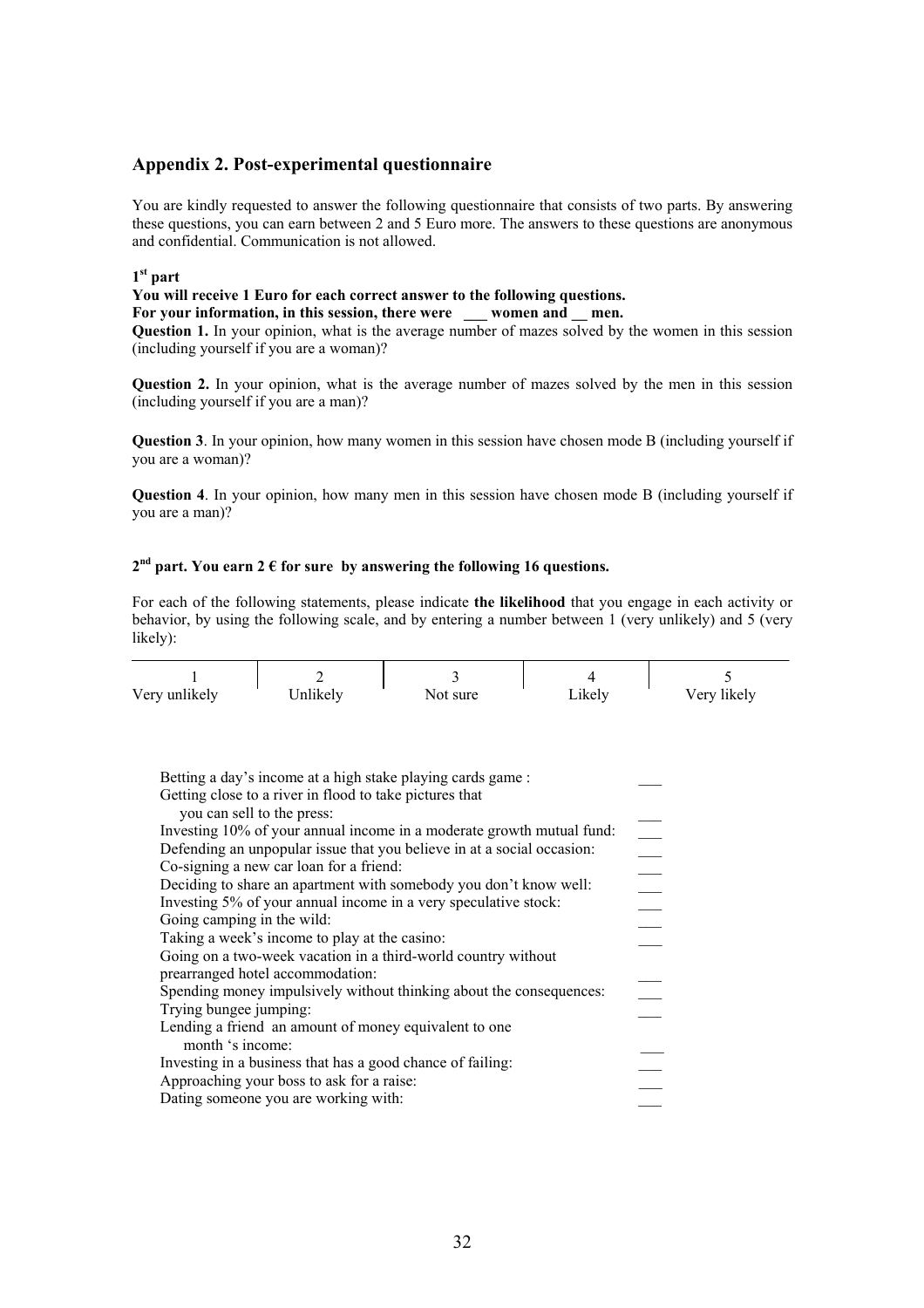#### **References**

- Altonji, Joseph G. and Blank, Rebecca, (1999). "Race and Gender in the Labor Market," O. Ashenfelter and D. Card, Handbook of Labor Economics. Amsterdam: Elsevier Science, 3144-259.
- Ayres, I. and Siegelman, P., (1995). "Race and Gender Discrimination in Bargaining for a New Car." *American Economic Review*, 85, pp. 304-21.
- Barber, Brad M. and Odean, Terrance, (2001). "Boys Will Be Boys: Gender, Overconfidence, and Common Stock Investment." *Quarterly Journal of Economics*, pp. 261-92.
- Barsky, Robert B.; Juster, Thomas F.; Kimball, Miles S. and Shapiro, Matthew D., (1997). "Preference Parameters and Behavioral Heterogeneity: An Experimental Approach in the Health and Retirement Study." *Quarterly Journal of Economics*, 112, pp. 537-79.
- Bertrand, Marianne and Hallock, Kevin F., (2001). "The Gender Gap in Top Corporate Jobs." *Industrial and Labor Relations Review,* 55(1), pp. 3-21.
- Blau, Francine; Simpson, Patricia and Anderson, Deborah, (1998). "Continuing Progress? Trends in Occupational Segregation in the United States over the 1970s and 1980s." *NBER Working Paper*, 6716.
- Brown, C., (1990). "Firm's Choice of Method of Pay." *Industrial and Labor Relations Review*, 43, pp. 165-82.
- Cadsby, C. Bram and Maynes, Elizabeth, (1998). "Gender and Free-Riding in a Threshold Public Goods Game: Experimental Evidence." *Journal of Economic Behavior and Organization*, 34, pp. 603-20.
- Camerer, Colin F. and Lovallo, Dan, (1999). "Overconfidence and Excess Entry: An Experimental Approach." *American Economic Review*, 89(1), pp. 306-18.
- Charness, Gary and Gneezy, Uri, (2004). "Gender Differences in Financial Risk-Taking." Mimeo.
- Croson, Rachel and Gneezy, Uri, (2004). "Gender Differences in Preferences." Mimeo.
- Eckel, Catherine C., (2005). "Measuring Risk." North American meeting of the Economic Science Association, Tucson.
- Eckel, Catherine C. and Grossman, Philip J., (2001). "Chivalry and Solidarity in Ultimatum Games." *Economic Inquiry*, 39(2), pp. 171-88.

\_\_\_\_, (2003). "Forecasting Risk Attitudes: An Experimental Study of Actual and Forecast Risk Attitudes of Women and Men." Mimeo.

- Gneezy, Uri; Niederle, Muriel and Rustichini, Aldo, (2003). "Performance in Competitive Environments: Gender Differences." *Quarterly Journal of Economics*, pp. 1049-74.
- Gneezy, Uri and Rustichini, Aldo, (2004). "Gender and Competition at a Young Age." *American Economic Review* (*Papers and Proceedings*), 94(2), pp. 377-81.
- Goldin, Claudia, (1986). "The Gender Gap in Historical Perspective, 1800 to 1980," P. Kilby, Quantity and Quality: Essays in American Economic History. Wesleyan: Wesleyan University Press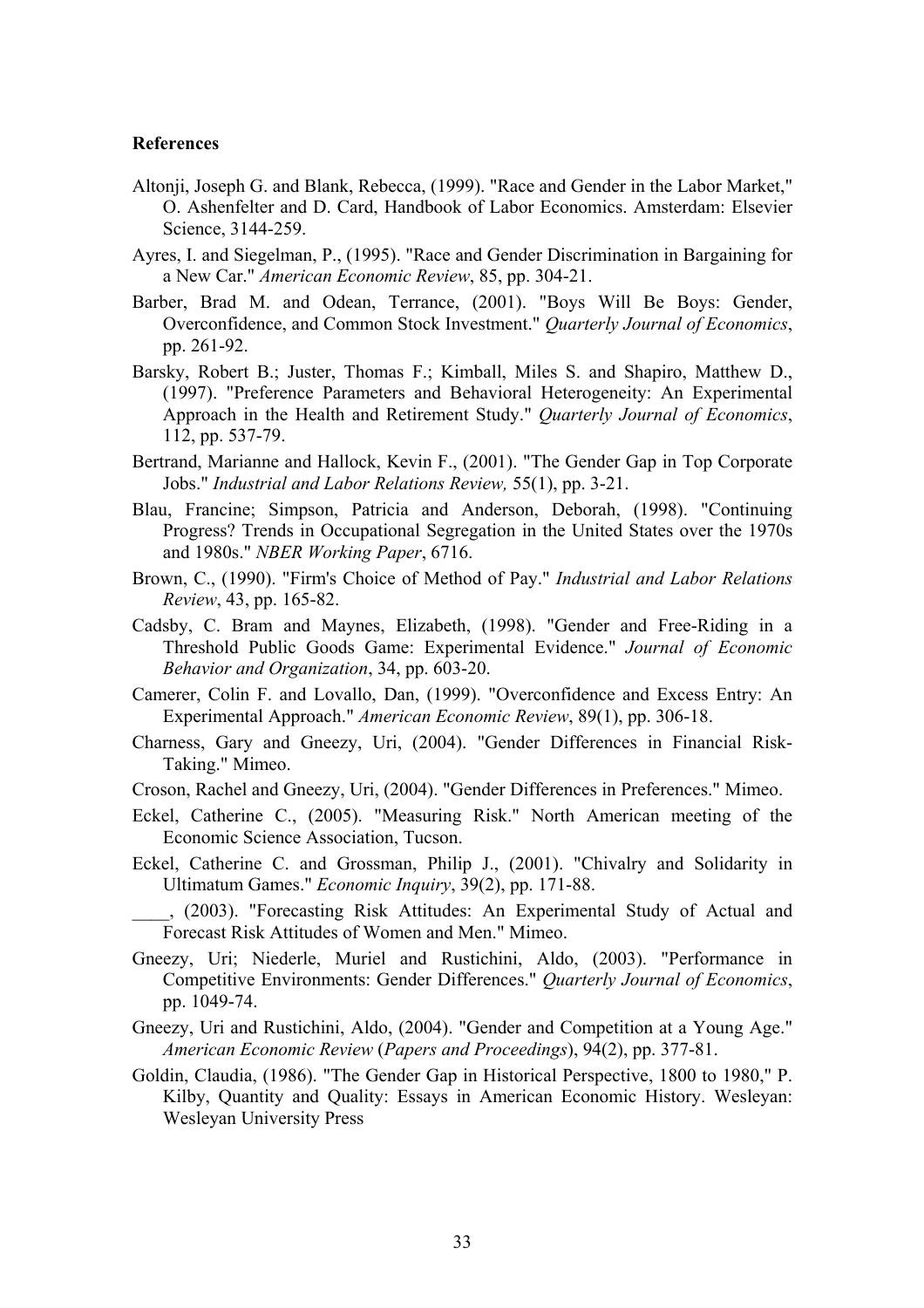- Goldin, Claudia and Rouse, Cecilia, (2000). "Orchestrating Impartiality: The Impact of "Blind" Auditions on Female Musicians." *American Economic Review*, 90(4), pp. 715-41.
- Heywood and Jirjahn, Uwe, (2002). "Payment Schemes and Gender in Germany." *Industrial and Labor Relations Review*, 56(1), pp. 44-64.
- Heywood; Siebert, W.S. and Wei, X., (1997). "Payment by Results Systems: British Evidence." *British Journal of Industrial Relations*, 35, pp. 1-22.
- Holm, Hakan, (2000). "Gender-Based Focal Points." *Games and Economic Behavior*, 32, pp. 292-314.
- Ingram, Barbara L. and Berger, Stephen E., (1977). "Sex-Role Orientation, Defensiveness, and Competitiveness in Women." *Journal of Conflict Resolution*, 21(3), pp. 501-18.
- Jianokoplos, Nancy A. and Bernasek, Alexandra, (1998). "Are Women More Risk-Averse?" *Economic Inquiry*, 36, pp. 620-30.
- Jirjahn, Uwe and Stephan, Gesine, (2004). "Gender, Piece Rates and Wages: Evidence from Matched Employer-Employee Data." *Cambridge Journal of Economics*, 28(5), pp. 683-704.
- Kahneman, Daniel and Lovallo, Dan, (1993). "Timid Choice and Bold Forecasts: A Cognitive Perspective on Risk Taking." *Management Science*, 39(1), pp. 17-31.
- Knight, Jonathan, (2002). "Sexual Stereotypes." *Nature*, 415, pp. 254-56.
- Lichtenstein, Sarah; Fischhoff, Baruch and Phillips, Lawrence, (1982). "Calibration of Probabilities: The State of the Art to 1980," D. Kahneman, P. Slovic and A. Tversky, Judgment under Uncertainty: Heuristics and Biases. Cambridge: Cambridge University Press,
- Mincer, Jacob and Polachek, Solomon W., (1974). "Family Investments in Human Capital: Earnings of Women." *Journal of Political Economy*, 82(2), pp. S76-S108.
- Neumark, David; Blank, Roy J. and Van Nort, Kyle D., (1996). "Sex Discrimination in Restaurant Hiring: An Audit Study." *Quarterly Journal of Economics*, 111(3), pp. 915-41.
- Niederle, Muriel and Vesterlund, Lise, (2005). "Do Women Shy Away from Competition?" NBER Working Paper, 11474.
- Polachek, Solomon W., (1981). "Occupational Self-Selection: A Human Capital Approach to Sex Differences in Occupational Structure." *Review of Economics and Statistics*, 63(1), pp. 60-69.
- Powell, Melanie and Ansic, David, (1997). "Gender Differences in Risk Behaviour in Financial Decision-Making: An Experimental Analysis." *Journal of Economic Psychology*, 18, pp. 605-28.
- Rapoport, Anatol and Chammah, Albert M., (1965). "Sex Differences in Factors Contributing to the Level of Cooperation in the Prisoner's Dilemma Game." *Journal of Personality and Social Psychology*, 2(6), pp. 831-38.
- Slonim, Robert, (2005). "Gender Selection Discrimination: Evidence from a Trust Game." Case Western Reserve University, Mimeo.